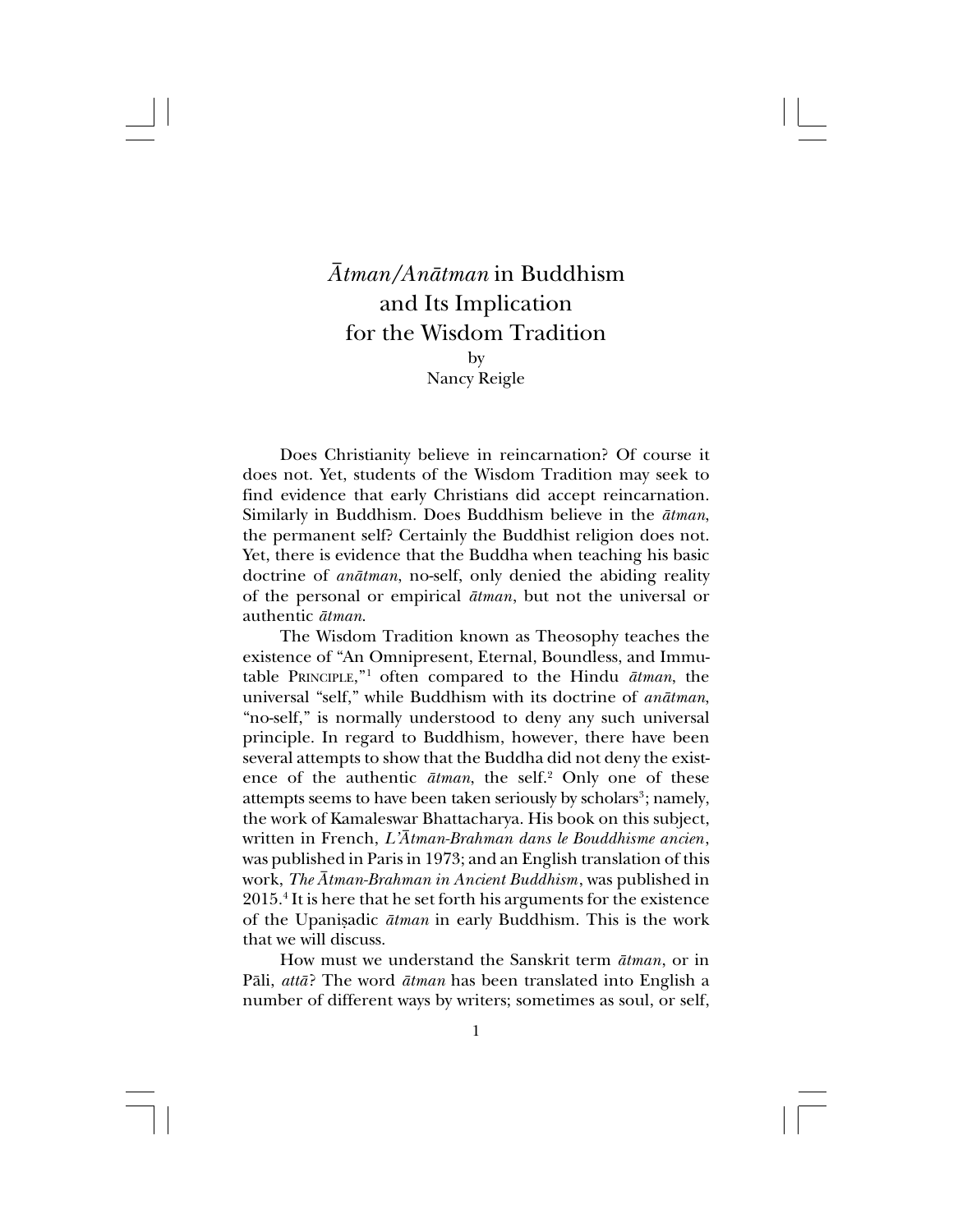or ego.5 The consensus among scholars for some time now has been to translate  $\bar{a}$ *tman* as "self," which we will do here.<sup>6</sup> And likewise, we will translate Sanskrit *anåtman*, or Påli *anattå*, as "no-self." Translating *åtman* as "self" also avoids confusion between "soul" and "self" when it distinguishes *åtman*, the eternal and unchanging self, from the reincarnating and evolving soul.

One of the basic teachings of Buddhism is that all existence has three defining characteristics (*tri-lakßaña*): suffering (*duhkha*), impermanence (*anitya*), and no-self (*anātman*).<sup>7</sup> If these are the Buddha's basic teachings, then why question his teaching of *anåtman* (no-self)?

In the case of Kamaleswar Bhattacharya, while he was doing research in the Sanskrit inscriptions of ancient Cambodia, he came across an inscription that caused him to question the teaching of *anåtman*. 8 The inscription that caught his attention began with the following stanza. Note that *nairåtmya* (non-self, absence of self) is a synonym of *anåtman* (no-self). It reads:

*Buddho bodhiµ vidadhyåd vo yena nairåtmyadar≈anam | viruddhasyåpi sådhüktaµ sådhanaµ paramåtmana˙ ||* <sup>9</sup>

The concept of *paramåtman* [the highest self] is in contradiction (*viruddha*) with the doctrine of *nairåtmya* [non-self]; nevertheless, the Buddha taught that same doctrine [of non-self] as a means (*sådhana*) of attaining to *paramåtman* [the highest self]! <sup>10</sup>

This may be restated as:

The Buddha taught that through the cultivation of nonself (*nairåtmya*), one reaches the highest self (*paramåtman*). The idea here is that by emptying yourself of your personality, your lower self, you are able to reach or ascend to your highest self, your spiritual essence.

Interestingly enough, Paul Brunton talks about this same inscription in one of his notebooks. He renders it as:

Let the Buddha give you the Bodhi, by Whom has been taught well the philosophy denying the existence of the individual soul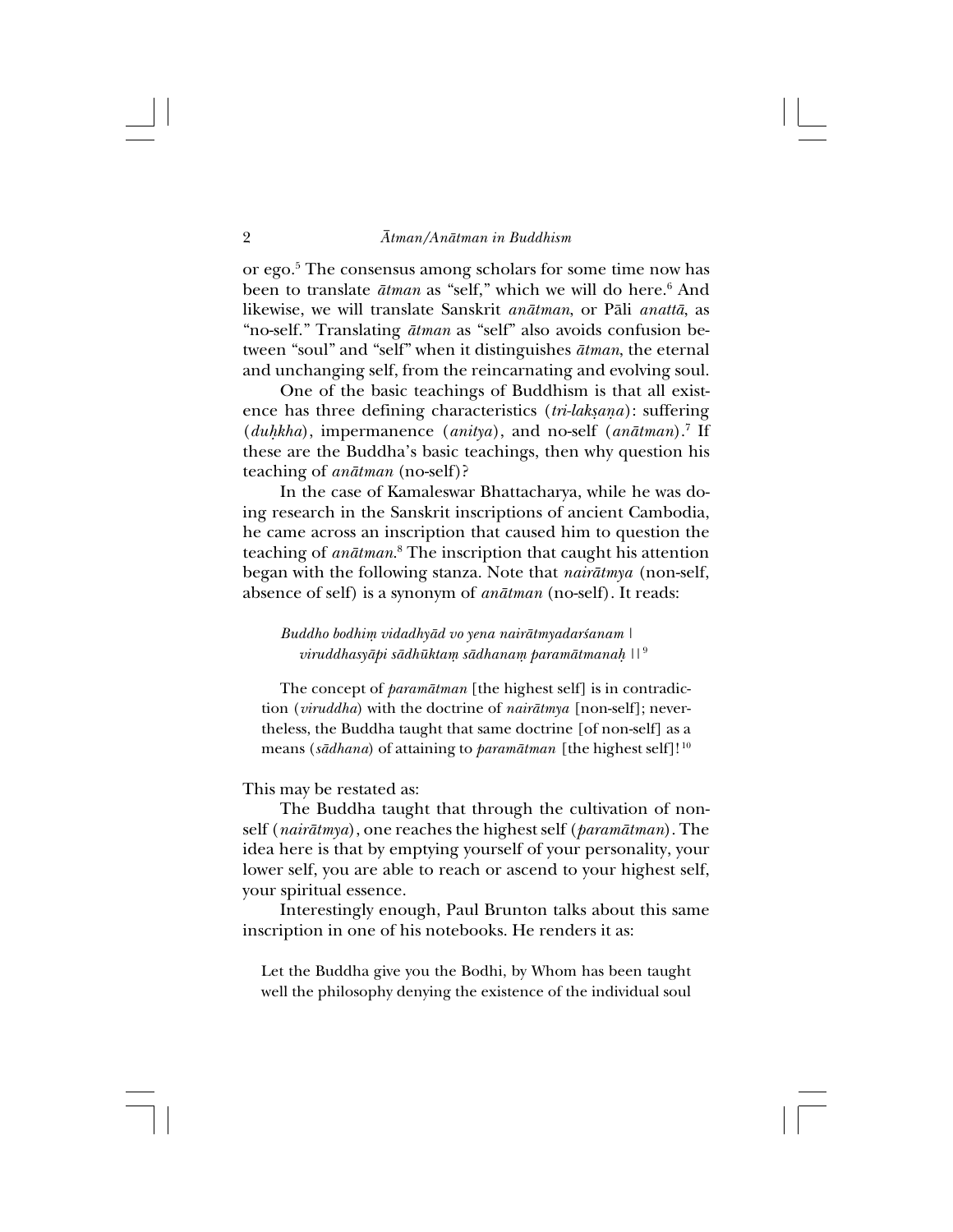and teaching the cult of the universal soul though [the two teachings seem to be] contradictory.<sup>11</sup>

When George Cœdès, who was later to became Bhattacharya's mentor, first saw this inscription in 1908, he thought that it had been contaminated by Hindu influence.<sup>12</sup> But after Sylvain Lévi published his edition and translation of the *Mahåyåna-Sütrålaµkåra* in 1907 and 1911, it became apparent that no contamination had taken place.<sup>13</sup>

This important Buddhist text supported the idea that *paramåtma* (the highest self) and *nairåtmya* (non-self), found together in the inscription, were not contradictory:

In utterly pure Emptiness, the Buddhas have attained to the summit of the *åtman*, which consists in Impersonality [*nairåtmya*, non-self]. Since they have found, thus, the pure *åtman*, they have reached the heights of *åtman*.

And, in this Plan Without-Outflowing, is indicated the *paramåtman* of the Buddhas—How so?—Because their *åtman* consists in the essential Impersonality [*nairåtmya*, non-self].— *Mahåyåna-Sütrålaµkåra*, 9.23, with beginning of commentary.14

Note that Lévi has translated *nairåtmya* as "Impersonality," instead of "non-self," which has been used here.

Bhattacharya then quoted another Mahåyåna text, the *Ratnagotravibhåga* commentary, to support this idea further:

The Tathågata [Buddha], on the other hand, by virtue of his absolute knowledge (*yathåbhütaj∆ånena*), has gained perfect intuition of the Impersonality [*nairåtmya*] of all separate elements. This Impersonality [*nairåtmya*] accords, from every point of view (*yathå-dar≈anam*), with the characteristics of the *åtman*. It is thus always regarded as *åtman*, because it is Impersonality [*nairåtmya*] which is  $\bar{a}t$ man (nairātmyam evātmeti krtvā).<sup>15</sup>

From this we can see that the two seemingly contradictory ideas of *paramåtman* (the highest self) and *nairåtmya* (non-self)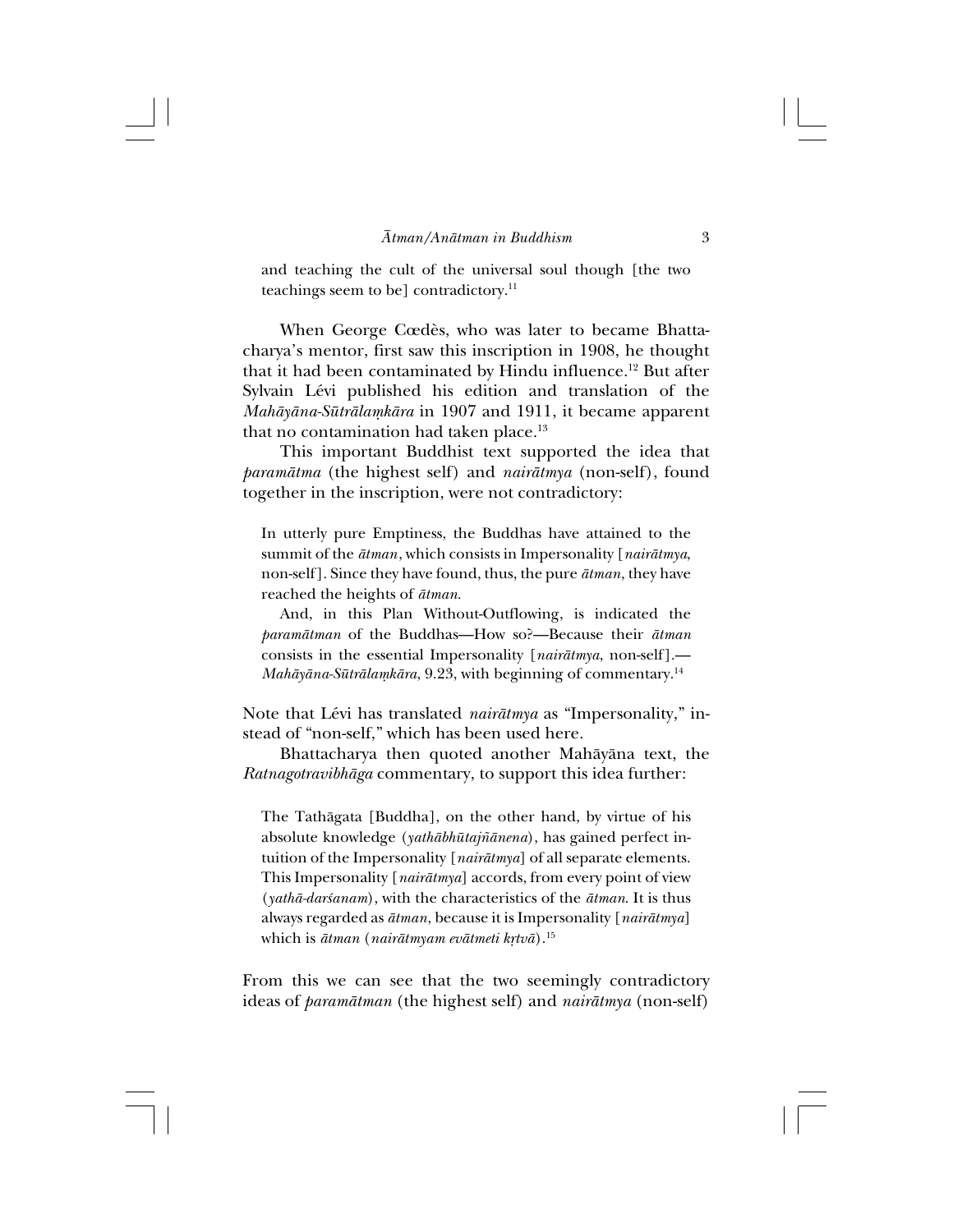found in the Cambodian inscription are *not* incompatible with Buddhist scriptures. Bhattacharya concludes:

The idea of *paramåtman* is thus not contrary to the doctrine of *nairåtmya*; the two terms rather designate the same thing from two different points of view.16

Another scholar, R. Grousset, commenting on the passage quoted above from the *Mahāyāna-Sūtrālamkāra*, says that the *nairātyma* idea is also found in the Upanisads, known for their teaching of *åtman*. He writes:

. . . such a conception recalls, curiously enough, material from some of the Upanisads; the  $\bar{a}$ *tman* consisting essentially in *nairåtmya*, or, if preferred, the person being resolved in its very depths in impersonality, we there approach the impersonal  $\bar{a}$ *tman* of the *Brhadāranyaka* [*Upanisad*].<sup>17</sup>

It is Bhattacharya's belief that the Buddha did not deny this impersonal, eternal  $\bar{a}$ *tman* of the Upanisads.

Bhattacharya distinguishes two types of *åtman*:

1) the authentic *åtman*, and 2) the empirical *åtman*. 18

The authentic *åtman* is the true spiritual *åtman* of the Upanißads, eternal and unchanging. The empirical *åtman* is the psycho-physical individuality,<sup>19</sup> the person, which is ephemeral and changing. This psycho-physical individuality is made up of five components, which are called *skandha*s, or aggregates. These five *skandha*s are:

- 1.form, or body (*rüpa*),
- 2.feeling (*vedanå*),
- 3.perception and conception (*saµj∆å*),
- 4. karma formations, or karmic seeds (samskāra),
- 5.consciousness (*vijƌna*).

In other words, the five *skandha*s, or aggregates, make up what we would call the everyday person. As we saw earlier, just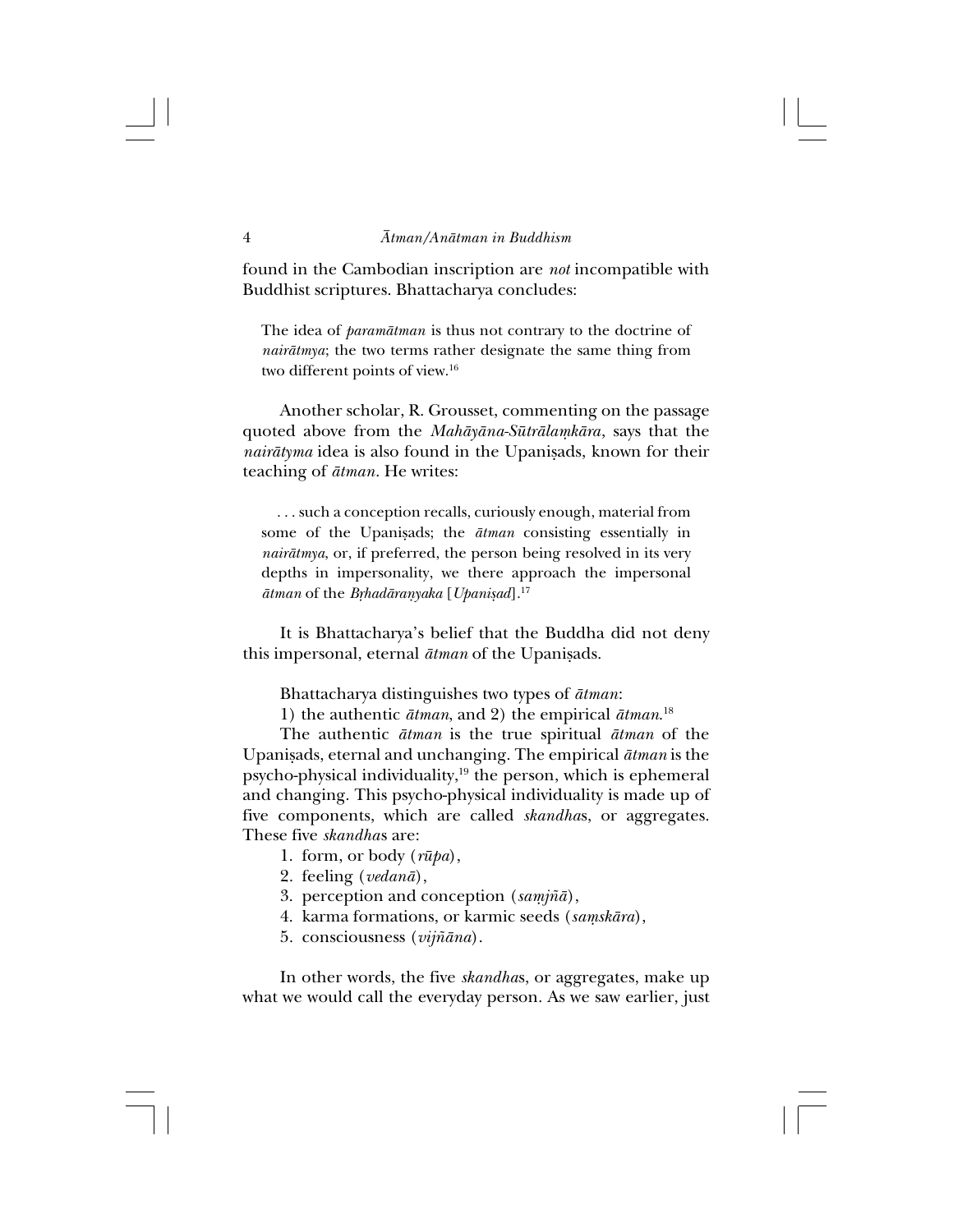like everything else in existence, the *skandha*s, too, are characterized by suffering (*duhkha*), impermanence (*anitya*), and noself (*anåtman*).

Throughout the Buddhist scriptures of the Påli canon, we find the Buddha repeatedly denying the existence of the *åtman* in the five *skandha*s. The following dialogue is one example, where the Buddha says:

"Now what think you, Sona? Is body permanent or impermanent?"

"Impermanent, lord."

"And what is impermanent, is that woe or weal?"

"Woe, lord."

"And is it fitting to hold such views as 'this is mine,' 'this am I,' or 'this is the self of me,' about that which is impermanent and unstable?"

"Surely not, lord."

"Is feeling . . . perception . . . the activities [karma formations] . . . is consciousness permanent or impermanent? (as before). . . ." "Surely not, lord."

"Wherefore, Sona, whatsoever body there be, whether past, future or present, inward or outward, gross or subtle, low or lofty, far or near . . . every body should thus be regarded as it really is by right insight. Thus 'this is not mine,' 'this am not I,' 'this of me is not the self.'"

And so also with regard to feeling, perception, the activities [karma formations] and consciousness (so should they be regarded).—*Saµyutta-Nikåya*, 22.49.20

This type of negation is meant to dispel the idea of a permanent, truly existing personality, the *satkāya-dṛṣṭi.*<sup>21</sup> It is clear that the *skandha*s, the ephemeral person, cannot be the eternal, unchanging *åtman*.

While the Buddha clearly and repeatedly said that there was no *åtman* in the *skandha*s, he did not directly or specifically deny the existence of the eternal  $\bar{a}$ *tman* of the Upanisads. As Bhattacharya says: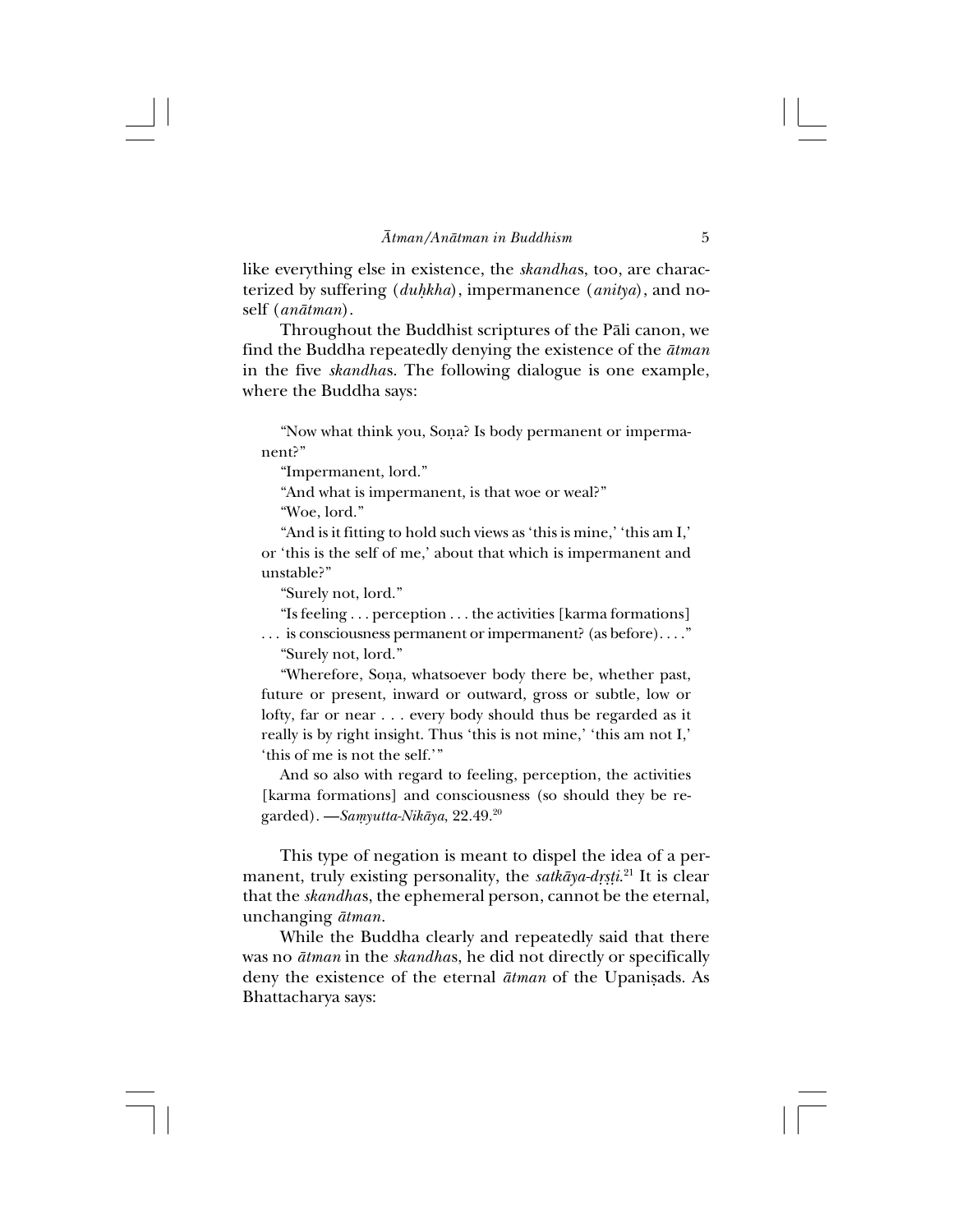The Buddha did not say, "There is no *åtman*." He simply said, in speaking of the *skandha*s*/khandha*s, ephemeral and painful, which constitute the psycho-physical being of a man: *n' etam mama, n' eso 'ham asmi, na m' eso attå*, "This is not mine, I am not this, this is not my *åtman*." <sup>22</sup>

Ananda Coomaraswamy, in his book, *Hinduism and Buddhism*, agrees: "the repeated expression 'That is not my Self' has so often been misinterpreted to mean 'There is no Self.'"<sup>23</sup>

Bhattacharya cites another passage from the Påli canon to illustrate that the Buddha did not deny the existence of the authentic *åtman*. This passage speaks of an "unborn," "unproduced," "uncreated." This is reminiscent of the immutable principle spoken of in *The Secret Doctrine*. 24 The Buddha says in this passage:

There is, monks, an unborn, unproduced, uncreated, unformed. If there were not, monks, an unborn, unproduced, uncreated, unformed, there would be no issue [escape] for the born, the produced, the created, the formed.  $(Udāna, 8.3)^{25}$ 

Bhattacharya elaborates on this passage from the *Udåna*, with scriptural support from the *Samyutta Nikāya*:

Note that the "unborn, unproduced, uncreated, unformed" (*ajåta, abhüta, akata, asaµkhata*), in a word, the Unconditioned, is not another world, situated beyond the "born, produced, created, formed" (*jåta, bhüta, kata, saµkhata*). It is in us, is our very selves: it is our essential nature. It must, then, be discovered in the depths of our being, by transcending our phenomenal existence.26

Kamaleswar Bhattacharya's thesis is that when the Buddha denied the *åtman* in the *skandha*s, he was *indirectly affirming* the existence of the authentic, Upanișadic  $\bar{a}$ tman.<sup>27</sup>

To support his position, Bhattacharya cites the Indian logician Uddyotakara of the Hindu Nyåya school, who said that this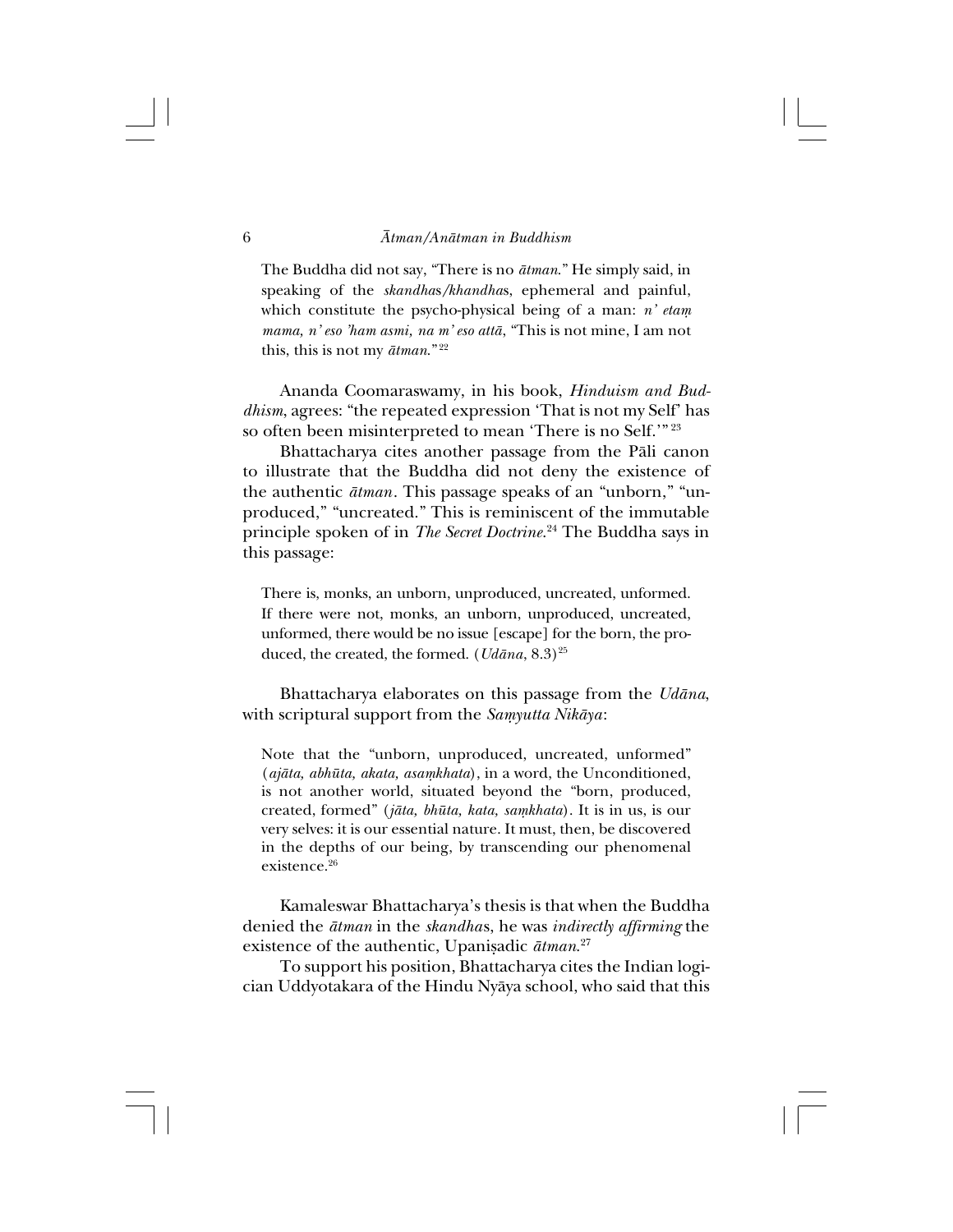type of negation, "This is not mine, I am not this, this is not my *åtman*," doesn't make sense logically unless one accepts that the *åtman* exists. This is called a *specific negation.* Uddyotakara says:

This negation is a specific negation (*vi§esapratisedha*), not a universal negation (sāmānyapratisedha). One who does not accept the *åtman* must employ a universal negation: 'I am not,' 'You are not.' A specific negation always implies a corresponding affirmation: when, for example, I say, 'I do not see with my left eye,' it is understood that I do see with my right eye...."<sup>28</sup>

In this case, the specific negation of *åtman* in the *skandha*s would have for its corresponding affirmation the existence of the authentic, Upanißadic *åtman*.

The eminent Buddhist scholar, La Vallée Poussin, commenting on a passage from the *Majjhima-Nikåya*, 29 corroborates Bhattacharya's thesis when he says:

In the light of this text, which really is quite straightforward, we may understand several sermons, and notably the sermon of Benares, not as the negation of the *åtman* as do the Buddhists but as the affirmation of an *åtman* distinct from the *skandha*s.30

This brings us back to the teaching of the stanza in the inscription that we began with:

The Buddha taught the doctrine of *nairåtmya* [non-self] as the means (*sådhana*) of attaining to *paramåtman* [the highest self].31

Here, the stanza teaches us to cultivate the specific negation of *nairåtmya* [non-self], in order to attain to its corresponding affirmation of *paramåtman* [the highest self]. The two Mahåyåna texts we cited earlier to support these ideas (the *Mahåyåna-Sütrålaµkåra* and the commentary to the *Ratnagotravibhåga*) treated *nairåtmya* and *paramåtman* as synonyms.32 In other words, once understood, they become two different sides of the same coin. *Nairåtmya*, the negation of the empirical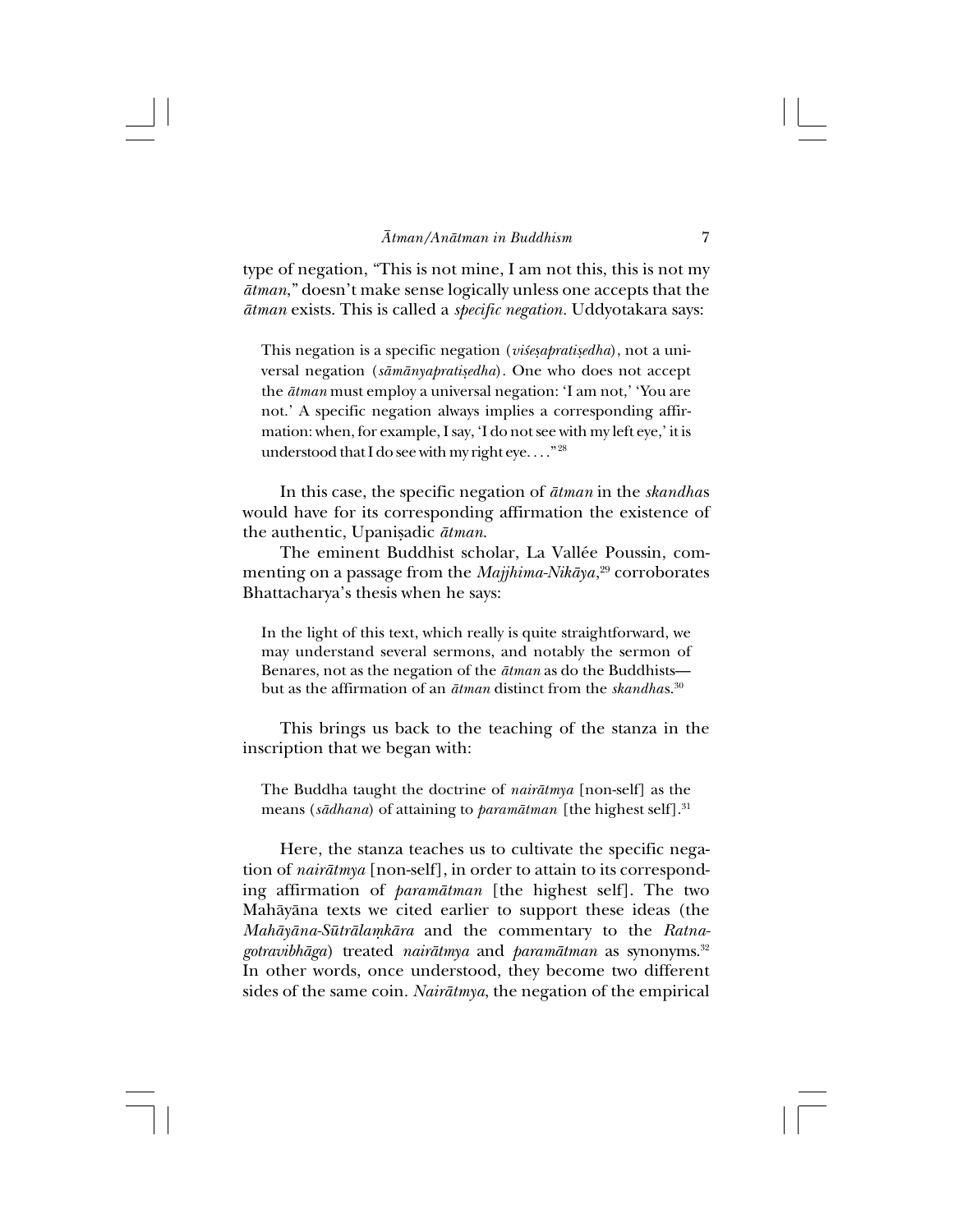self, reveals *paramåtman*, the highest authentic self, which is inexpressible.

This type of logic can be fruitfully employed when referring to truth or the absolute, such as *åtman* or *paramåtman*. 33 Since truth is beyond discursive thought, it can be referred to in negative terms only, such as the *neti neti* "not this, not that" of the Upanisads. As Bhattacharya says:

All truths as can be formulated are, in fact, but approximations of Truth, which is inexpressible; none of them can be identified with Truth itself. They aid us in reaching it, they guide our progress towards it; but they must be transcended if it is to be reached.34

It is perhaps for this reason that when the itinerant monk Vatsagotra (Påli: Vacchagotta) came to the Buddha and asked him if there is an *åtman* or not, the Buddha remained silent. Also, it is there explained that had the Buddha answered either way, Vatsagotra would have misunderstood him due to his preconceptions. To have given any answer would have been misleading.<sup>35</sup>

What are some reasons for possible confusion concerning the *åtman* in Buddhism?

1.The Buddha's silence on pertinent questions, such as whether the *åtman* exists, as we have just seen in the Vatsagotra story, has been a long-standing source of confusion for readers of the Buddhist scriptures. While the Buddha taught that the *skandha*s are *anåtman*, he did not say that "There is no *åtman*." <sup>36</sup> If he had wanted to dispel the *åtman* itself, he could have done so directly, to avoid confusion.<sup>37</sup>

2.Despite the fact that the Buddha repeatedly taught the doctrine of *anåtman* relative to the *skandha*s, there are, nevertheless, numerous occurrences of the word *åtman* throughout the Buddhist scriptures that may not be used only as a pronoun.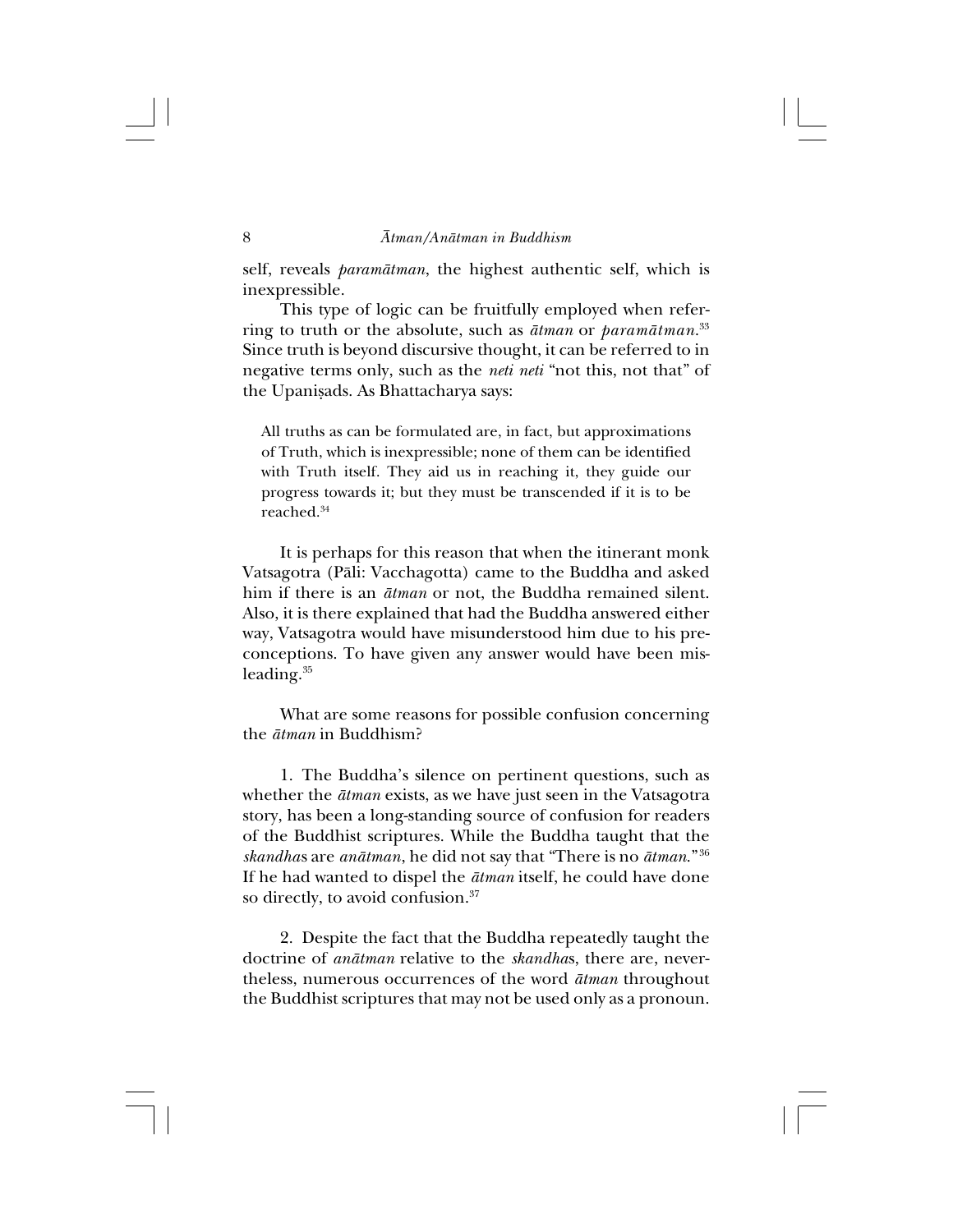Citing the Påli canon alone, Pérez-Remón says:

In fact the references to *attå* [*åtman*] in the five Nikåyas are as overwhelming, as regards their numbers, as the references to *anattå* [*anåtman*], and plenty of those references are extremely significant.<sup>38</sup>

With all the emphasis the Buddha placed on the teaching of *anåtman*, the many references to *åtman* can be confusing.

3.Although both positive and negative formulations of *åtman* are found in the Buddhist scriptures, it is the negative formulations that predominate. Bhattacharya says:

There certainly are positive expressions, relative to the *åtman*, in the Påli Canon. . . . But these positive expressions—often moreover wrongly interpreted—are almost drowned in the mass of negative expressions. . . . It is this predilection for negative expression which would seem to have been responsible for the pernicious theory of the "negation of the *åtman*." <sup>39</sup>

4.Another source of confusion in the Buddhist scriptures is the fact that the word *åtman* can be used in more than one sense. Not only can *åtman* have the meaning of the authentic, Upanißadic *åtman*, but it can and often is used simply as a reflexive personal pronoun. As Steven Collins says:

*Attå* [*Åtman*] is the regular reflexive pronoun in Pali, used in the masculine singular for all numbers and genders.<sup>40</sup>

Thus, as a reflexive pronoun, the word *attå* [*åtman*] can be used for "myself," "yourself," "himself," "herself," "ourselves," etc.

As we have seen, the word *åtman* can be used to indicate either the empirical self designated by the personal pronoun, or the authentic, Upanisadic self. Hence the possible confusion that can arise in translation in certain contexts. Bhattacharya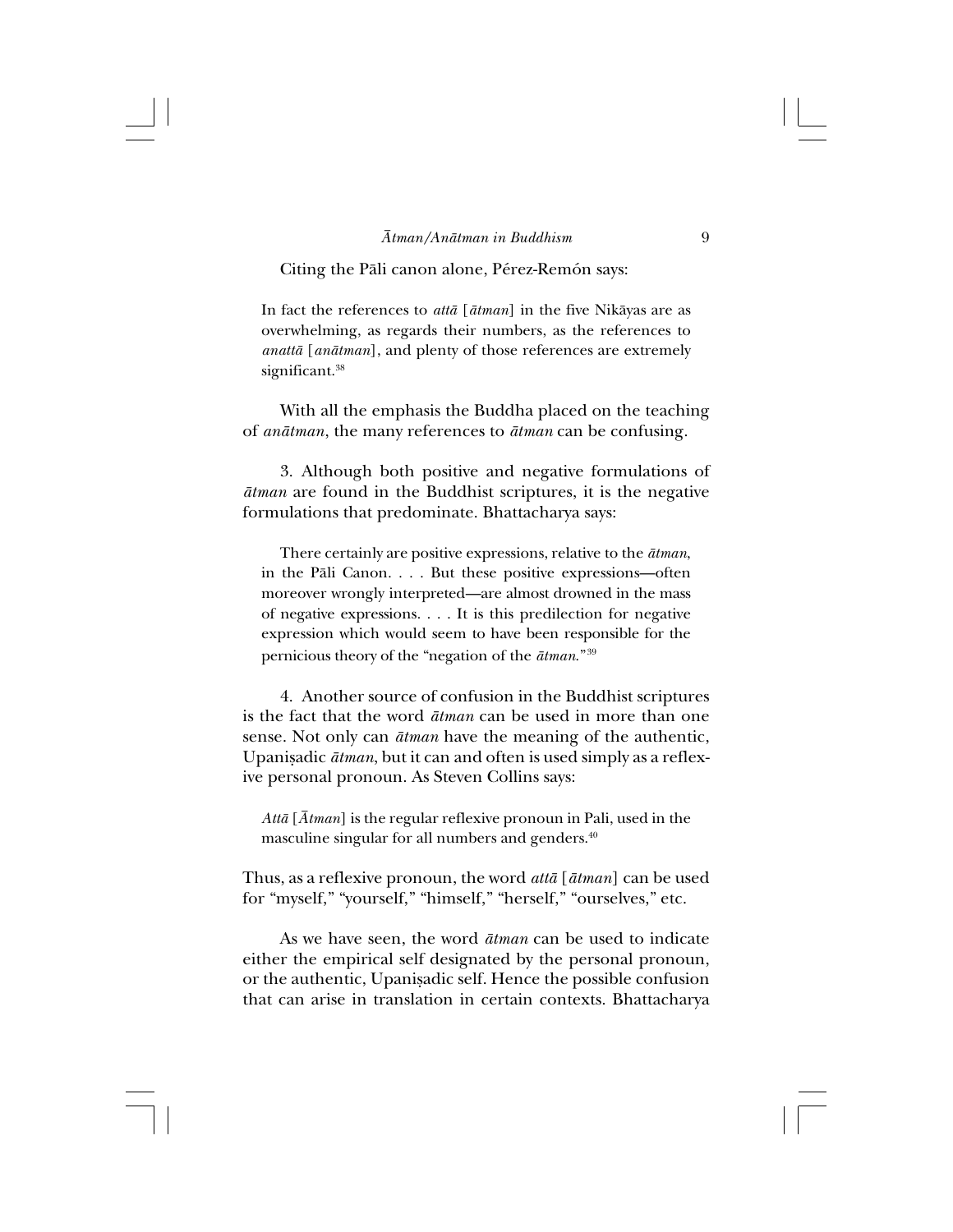cites a verse from the *Dhammapada* illustrating the different usages of the word *åtman* within a single verse (emphasis added):

*attå hi attano nåtho ko hi nåtho paro siyå | attanå hi sudantena nåthaµ labhati dullabhaµ ||*

The *åtman* is the refuge of the self. What other refuge can there be? When the (phenomenal) *åtman* is properly subdued, a refuge, difficult to find, is obtained. (*Dhammapada*, 160)<sup>41</sup>

Walpola Rahula, the distinguished Sinhalese monk and Buddhist scholar, interprets this verse differently. Here is his translation (emphasis added):

Oneself is one's own protector (refuge); what other protector (refuge) can there be? With oneself fully controlled, one obtains a protection (refuge) which is hard to gain.  $(Dhammapada, 160)^{42}$ 

Note that Rahula translates each occurrence of "*åtman*" as the reflexive pronoun ("oneself"), while Bhattacharya translates the first occurrence of "*åtman*" as the authentic *åtman*, followed by the empirical *åtman*.

Bhattacharya also cited some verses from the *Bhagavadgîtå* (6.5-7) to show a precedent for this alternating translation of "*åtman*" as the empirical and the authentic *åtman*. Here is verse 6.5 (emphasis added):

*uddhared åtmanåtmånaµ nåtmånam avasådayet | åtmaiva hy åtmano bandhur åtmaiva ripur åtmana˙ ||*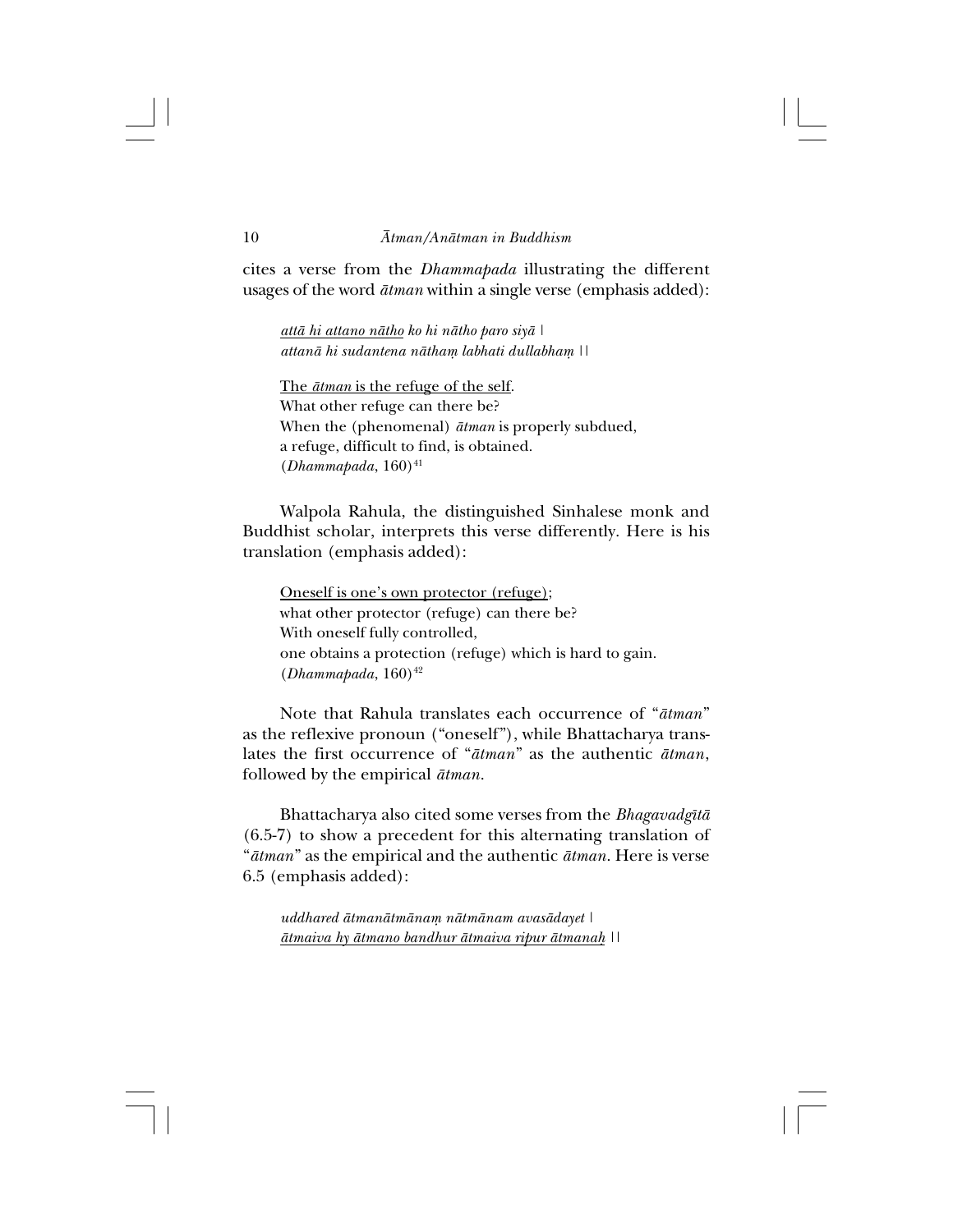May one be saved by himself, may one not let himself perish. The (phenomenal) *åtman* is the friend of the (true) *åtman*, and it is also its enemy.  $(Bhagavadg\bar{t}\bar{a}, 6.5)^{43}$ 

This example from the *Bhagavadgîtå* clearly shows the juxtaposition of *åtman* in its two meanings within a single verse. Some of the confusion in interpreting the *åtman* in Buddhism could be avoided by distinguishing between the two. As Bhattacharya says:

The Buddha certainly denied the *åtman.* That *åtman*, however, is not the Upanișadic *ātman*.<sup>44</sup>

And elsewhere:

Before stating that Buddhism has denied the *åtman*, modern authors should, therefore, have been precise as to which *åtman* is meant.45

Bhattacharya cites a statement from the great Buddhist master Vasubandhu, "which perfectly elucidates the so-called 'negation of *åtman*' in Buddhism":46

It is by virtue of that nature of things, consisting in subject and object, which the ignorant imagine, that the things are devoid of self, not by virtue of that ineffable Self which is the domain of the Enlightened Ones.(*Viµ≈atikå-v®tti*, verse 10)

Kamaleswar Bhattacharya has a panoramic view of Buddhism within the larger Indian context. He believes that it didn't come out of a vacuum, but that in fact the Buddha "was continuing the Upanisadic tradition."<sup>47</sup> Comparing the teachings of the Pāli canon with those of the Upanişads, Bhattacharya writes: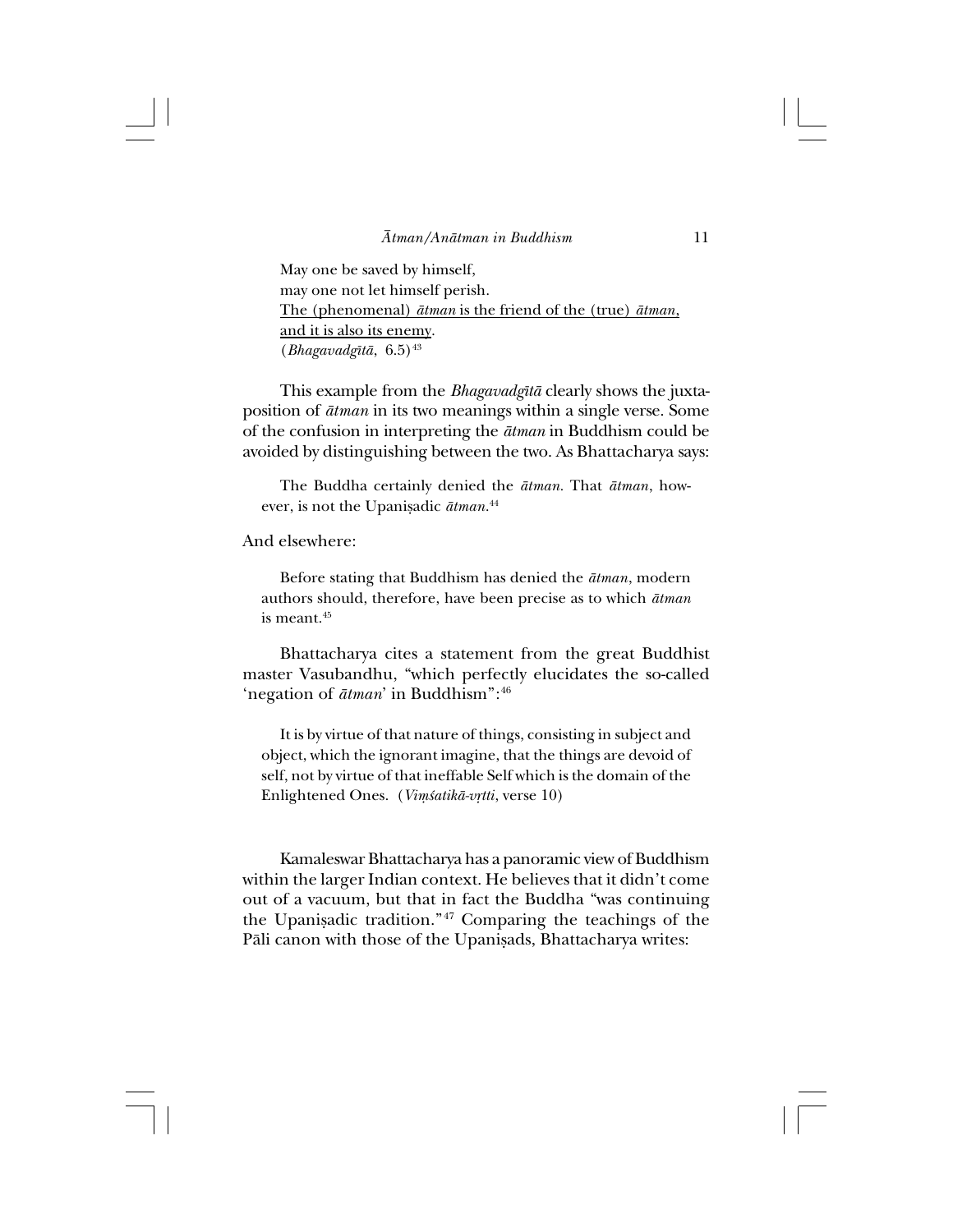The existence of similarities between two traditions does not imply total identity. But the difference between the teachings of the Pali Canon and those of the Upanisad[s] has too often been exaggerated. The Buddha's Absolute appears to be the same as that of the Upanisads.<sup>48</sup>

And in another place he repeats this same statement, concluding in an even stronger manner:

... The Buddha's Absolute is the same as that of [the] Upanisads; the gulf was created later, by the scholastic interpretations.<sup>49</sup>

Bhattacharya sees the difference between the Upanisads and Buddhism as "simply a difference in emphasis."50 He says that "Buddhism is, first and foremost, a doctrine of salvation."<sup>51</sup> Whereas the authors of the Upanisads were more philosophers than saviors, the Buddha was more a savior than a philosopher. While the Upanisadic authors spoke "much more of the Infinite than of the finite, much more of the Goal than of the Way," the Buddha spoke "more of the finite than of the Infinite, more of the Way than of the Goal." But he says that the goal of the philosopher and the savior are the same, and that goal is "Knowledge which is Deliverance." <sup>52</sup>

Bhattacharya has said that deliverance, or liberation, is "rediscovering our true being by transcending our phenomenal existence." <sup>53</sup> But he notes that deliverance isn't complete for a Bodhisattva until the entire world is delivered, "since he and the world are identical." <sup>54</sup> The Buddha shows "the way which leads from the ephemeral to the Eternal, from the mortal to the Immortal, from the sorrow of the finite to the Bliss of the Infinite." <sup>55</sup>

Transcending our phenomenal existence to realize the authentic *åtman* leads us from the ephemeral to the eternal. Realizing the *anåtman* (or *nairåtmya*), the no-self of the person, leads us to the realization of the *åtman* (or *paramåtman*), the true spiritual self. When understood correctly, we can see that there is no contradiction between them. As Bhattacharya says: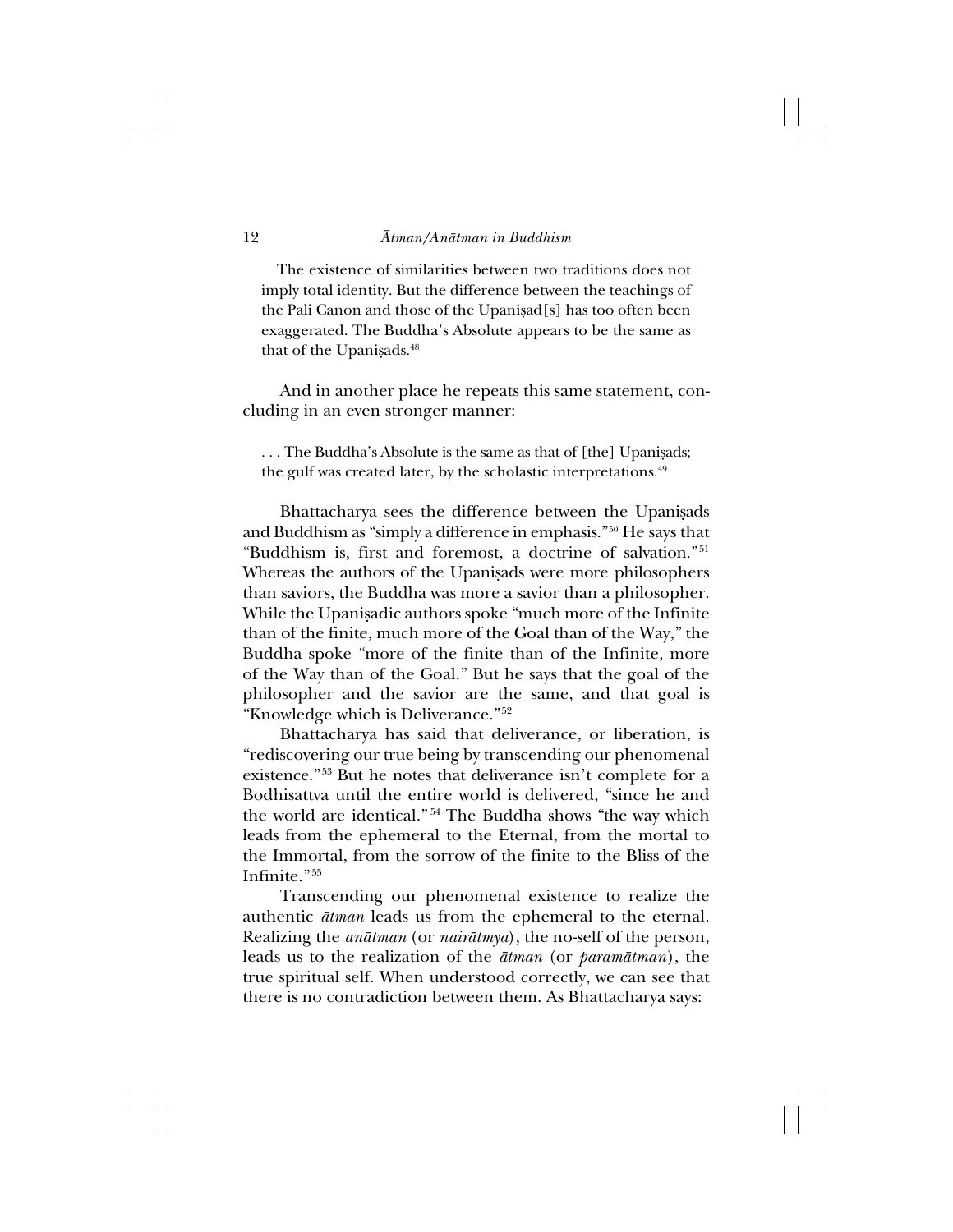There is no contradiction between *åtman* and *anåtman*. The *åtman*, which is denied, and that which is affirmed, through that negation itself, pertains to two different levels. It is only when we have not succeeded in distinguishing between them, that the terms *åtman* and *anåtman* seem to us to be opposed.56

When Kamaleswar Bhattacharya found the Cambodian inscription that spoke of *nairåtmya* and *paramåtman*, it led him to make a thorough investigation of the question of *åtman* in Buddhism. He concluded:

Does not Buddhism deny the *åtman*? ...I have but one answer which I have tried to formulate in various ways in this book, on the basis, invariably, of a study of the Påli canon and of the Nikāyas in particular,<sup>57</sup> that is: the Buddha does not deny the Upanißadic *åtman*; on the contrary, he indirectly affirms it, *in denying that which is falsely believed to be the åtman*. 58

The implication of this for the Wisdom Tradition is clear. Bhattacharya in his book has provided substantial evidence, from exoteric Buddhist sources, that the Buddha did not deny the Upanisadic  $\bar{a}$ *tman* or self, a universal principle comparable to that taught in the Wisdom Tradition. Blavatsky has provided us with an esoteric Buddhist source that states this outright. She calls this "An Unpublished Discourse of Buddha." It says:

Said the All-Merciful: Blessed are ye, O Bhikshus, happy are ye who have understood the mystery of Being and *Non-Being* explained in Bas-pa  $[(secret)^{59}$  Dharma, Doctrine], and have given preference to the latter, for ye are verily my Arhats. . . . The elephant, who sees his form mirrored in the lake, looks at it, and then goes away, taking it for the real body of another elephant, is wiser than the man who beholds his face in the stream, and looking at it, says, "Here am I . . . I am I"—for the "I," his Self, is not in the world of the twelve Nidånas and mutability, but in that of Non-Being, the only world beyond the snares of Måyå. . . .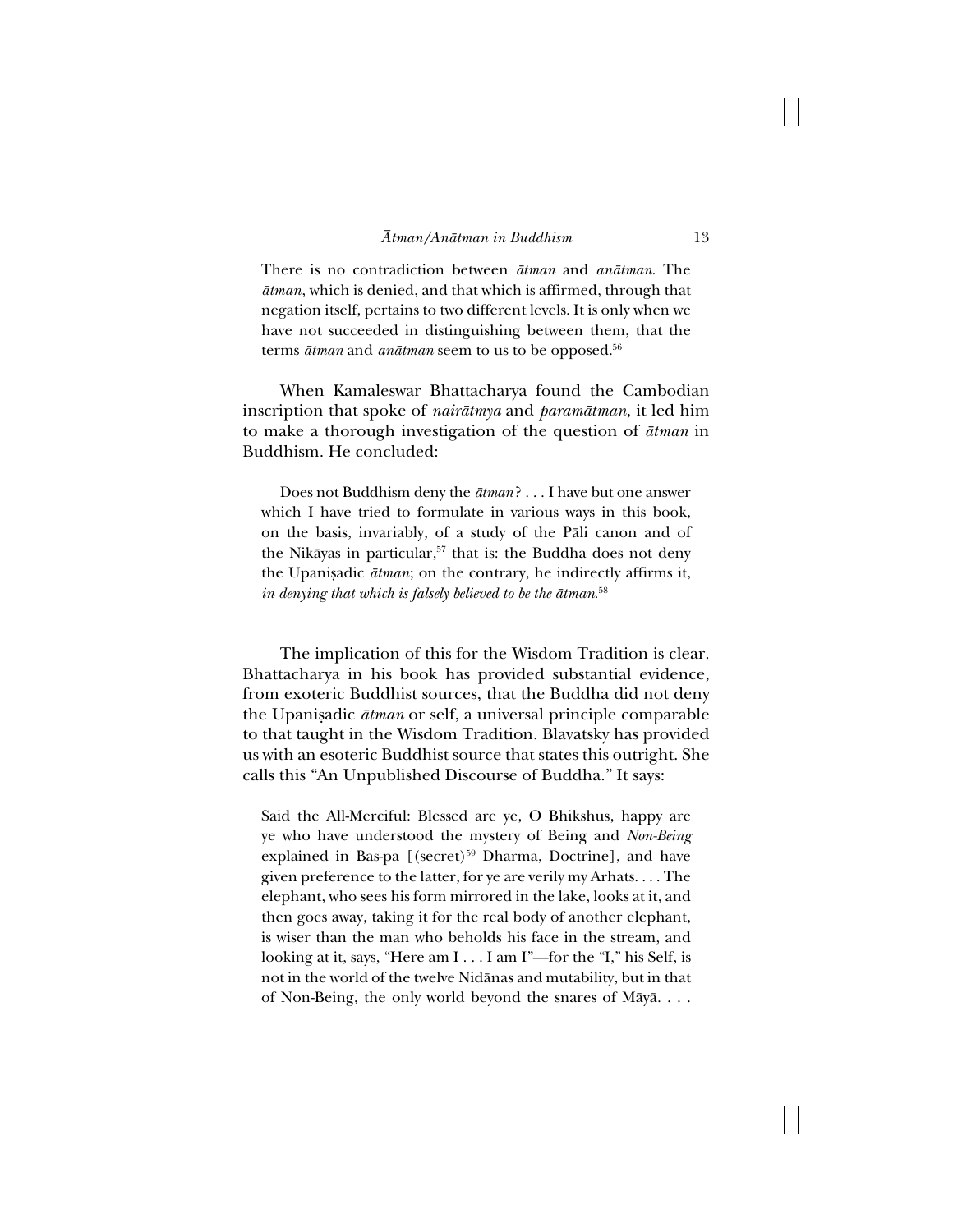That alone, which has neither cause nor author, which is selfexisting, eternal, far beyond the reach of mutability, is the true "I" [Ego], the Self of the Universe. . . . He who listens to my secret law, preached to my select Arhats, will arrive with its help at the knowledge of Self, and thence at perfection.<sup>60</sup>

Thus, esoteric Buddhism does accept the true spiritual self or *åtman*, as shown in this unpublished discourse of the Buddha. This is the position of the Wisdom Tradition. In a similar way, Bhattacharya describes the Upanisadic  $\bar{a}t$ man (the self) that is not denied by the Buddha, even using the same terms, being and non-being:

It is the Being in itself, one, all-encompassing, absolute. From the objective standpoint, as we have seen, it is a non-being. But it is this non-being which is the authentic Being, the ground of all beings. $61$ 

The great value of Bhattacharya's work for students of the Wisdom Tradition is that it shows the acceptance of the true spiritual self or *åtman* from extant exoteric Buddhist sources. The Buddha's fundamental doctrine of *anåtman* or no-self is a denial of only the personal self, thereby leading one to the realization of the universal self. This universal *åtman* is a principle that is in full agreement with the omnipresent, eternal, boundless, and immutable principle of *The Secret Doctrine*, described in the words of the *Måñ∂ükya Upanißad* as inconceivable and inexpressible.62 It is no wonder that the Buddha couldn't speak about the true, spiritual *åtman*.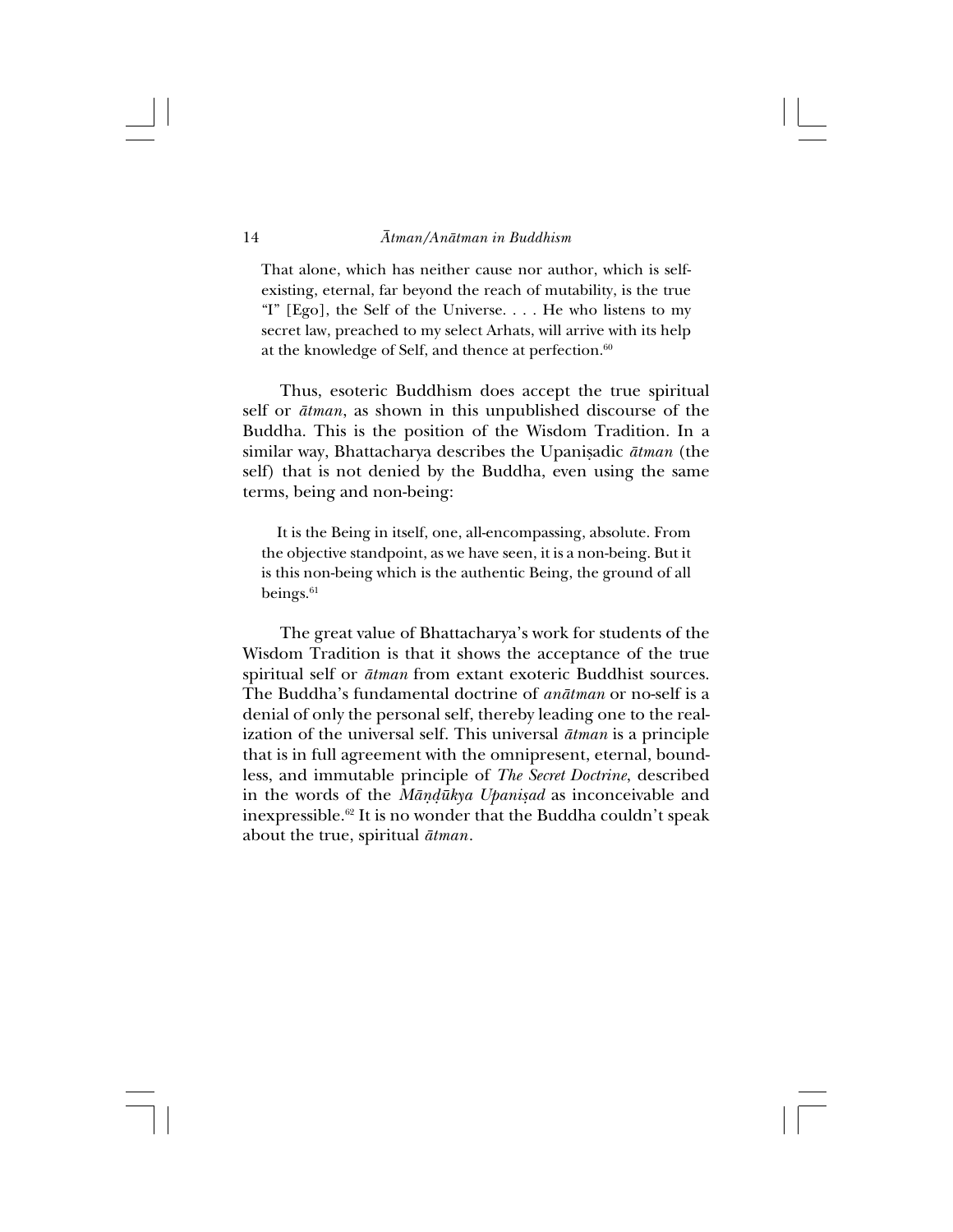## **Notes**

1."An Omnipresent, Eternal, Boundless, and Immutable PRINCIPLE on which all speculation is impossible, since it transcends the power of human conception and could only be dwarfed by any human expression or similitude. It is beyond the range and reach of thought—in the words of *Måñ∂ükya Upanishad*, 'unthinkable and unspeakable.'" In H. P. Blavatsky, *The Secret Doctrine*, ed. Boris de Zirkoff (pagination unchanged), 1st ed., 1888 (Adyar, Madras: Theosophical Publishing House, 1978), vol. 1, p. 14.

2.There are quite a number of scholars over the years who have been more or less sympathetic to this idea, including: A. Coomaraswamy, Erich Frauwallner, Sue Hamilton, I. B. Horner, Christmas Humphries, Joaquín Pérez-Remón, S. Radhakrishnan, and Carolyn Rhys Davids.

3. See for example: J. W. de Jong, "Lamotte and the Doctrine of Non-Self," p. 152; and *A Brief History of Buddhist Studies in Europe and America* (Tokyo: Kôsei Publishing Co., 1997), p. 98.

David Seyfort Ruegg, *Buddha-nature, Mind and the Problem of Gradualism in a Comparative Perspective: On the Transmission and Reception of Buddhism in India and Tibet*, Jordan Lectures in Comparative Religion, 13 (London: School of Oriental and African Studies, University of London, 1989), p. 54.

4.Kamaleswar Bhattacharya, *L'Åtman-Brahman dans le Bouddhisme ancien*, Publications de l'École française d'Extrême-Orient, vol. 90 (Paris: École française d'Extrême-Orient, 1973); *The Åtman-Brahman in Ancient Buddhism* (Cotopaxi, Colo.: Canon Publications, 2015).

5.Walpola Rahula, *What the Buddha Taught*, Second and Enlarged Edition (New York: Grove Press, 1974), p. 51.

6."There seems to be no other way of translating *parato* than 'as other', and we must therefore translate *attato* as 'as self', since English recognises the opposition between 'self' and 'other', but not between 'soul' and 'other'. If we have to translate *attå* as 'self' in these contexts, then for the sake of consistency we must do the same elsewhere." (K. R. Norman, "A Note on Attå in the Alagaddüpama-sutta," pp. 27-28.)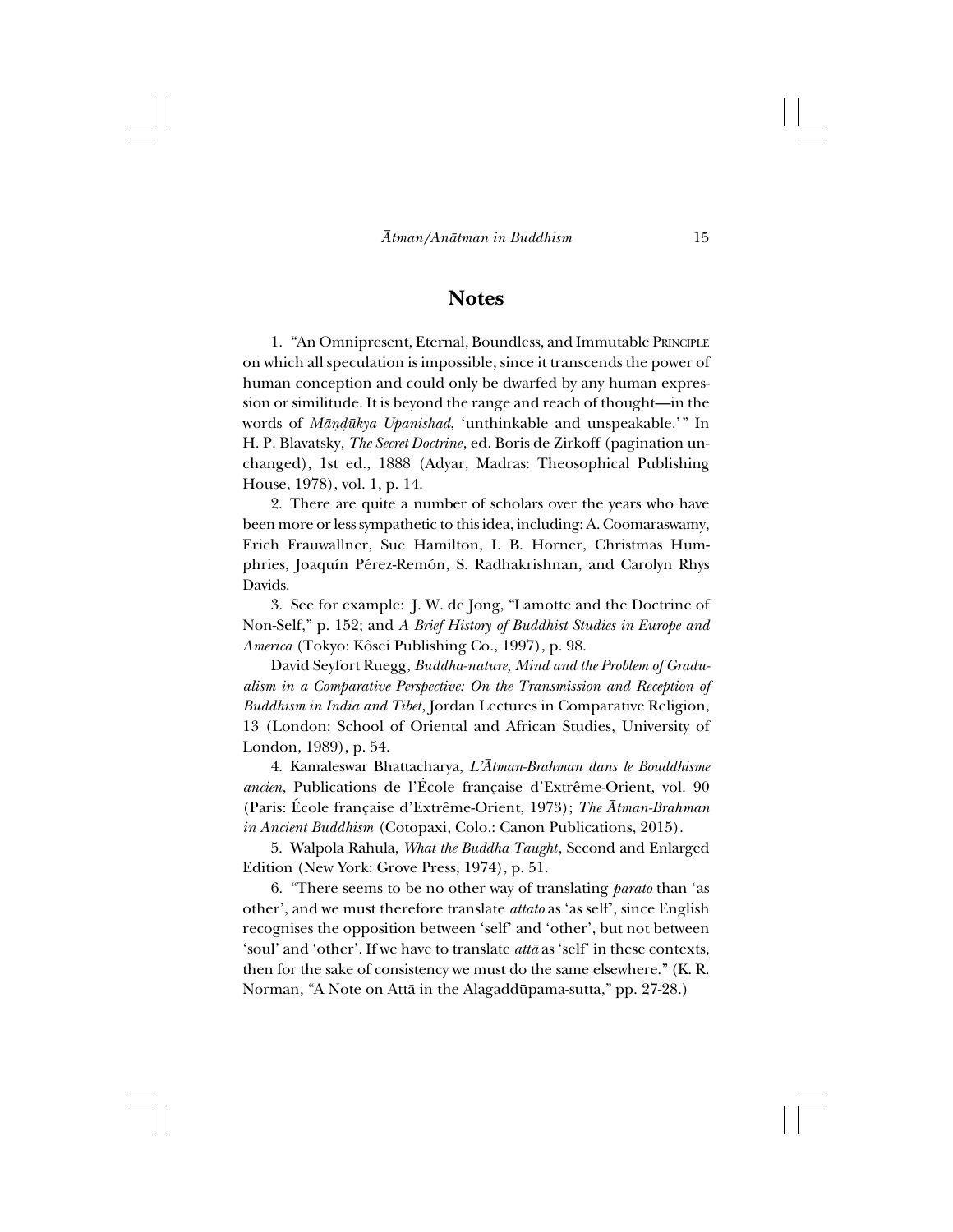7.Påli: *ti-lakkhaña*. Here is the *ti-lakkhaña* formula as found in the *Dhammapada* of the Påli canon, verses 277-279:

*"sabbe saµkhårå aniccå" . . .*

*"sabbe saµkhårå dukkhå" . . .*

*"sabbe dhammå anattå"* . . .

—*Dhammapada*, ed. O. von Hinüber and K. R. Norman (Oxford: Pali Text Society, 1995), p. 78.

"All conditioned things are impermanent." . . .

"All conditioned things are suffering." . . .

"All phenomena are non-self." . . .

—*The Word of the Doctrine (Dhammapada)*, trans. by K. R. Norman (Oxford: Pali Text Society, 1997), p. 41.

8. Professor Kamaleswar Bhattacharya, who retired from the Centre National de la Recherche Scientifique in Paris as Director of Research in 1996, was one of the leading experts in the field of the Khmer civilization of ancient Cambodia, specializing in Sanskrit epigraphy.

9. Inscription B from Bàt Cŭm during the reign of Rājendravarman, 944-968 A.D. In K. Bhattacharya, *Åtman-Brahman*, p. 1.

10.K. Bhattacharya, *Åtman-Brahman*, p. 1 (brackets mine).

11.Paul Brunton, *The Notebooks of Paul Brunton*, vol. 10, The Orient: Its Legacy to the West (Burdett, NY: Larson Publications, 1987), p. 206.

12.K. Bhattacharya, *Åtman-Brahman*, p. 1.

13.Ibid. *Mahåyåna-Sütrålaµkåra*, 2 vols., Sylvain Lévi, ed. and trans., Bibliothèque de l'École des Hautes Études, Sciences historiques et philologiques (Paris: Librairie Honoré Champion, 1907 and 1911), fascs. 159 and 190.

14. S. Lévi's translation, slightly modified by K. Bhattacharya in *Åtman-Brahman*, p. 2. The text has been quoted on p. 1:

 $\bar{x}$ *ünyatāyām viśuddhāyām nairātmyātmāgralābhatah* |

*buddhå˙ suddhåtmalåbhitvåd gatå åtmamahåtmatåm ||*

*tatra cånåsrave dhåtau buddhånåµ paramåtmå nirdi≈yate.—kiµ kårañam?—agranairåtmyåtmakatvåt.—Mahåyåna-Sütrålaµkåra*, 9.23, with beginning of *vyåkhyå*.

15.K. Bhattacharya, *Åtman-Brahman,* pp. 4-5. *The Ratnagotravibhåga Mahåyånottaratantra≈åstra*, E. H. Johnston, ed. (Patna: Bihar Research Society, 1950), p. 31:

*Tathågata˙ punar yathåbhütaj∆ånena sarvadharmanairåtmyaparapårami-*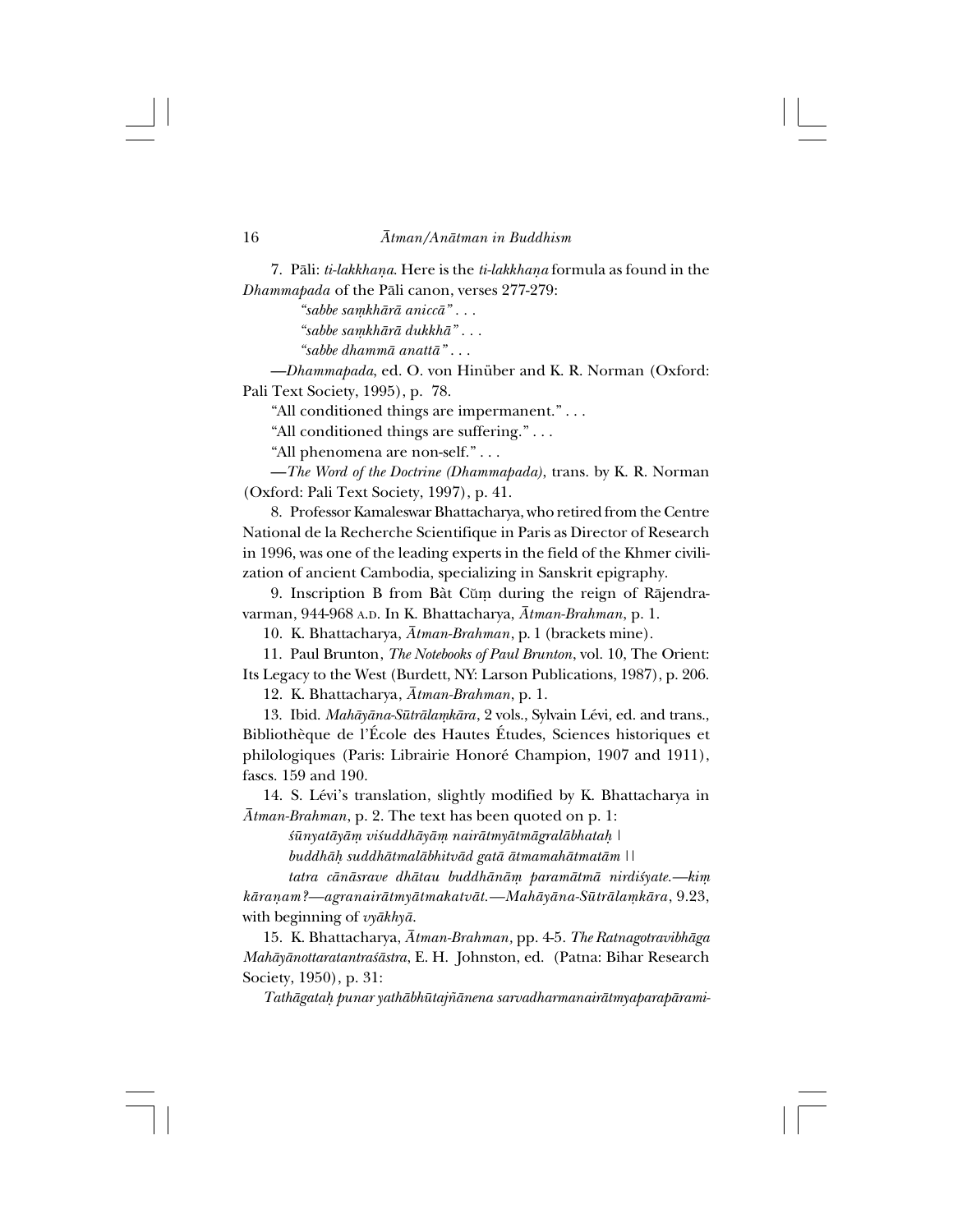*pråpta˙. tac cåsya nairåtmyam anåtmalakßañena yathå-dar≈anam avisaµvåditatvåt sarvakålam åtmåbhipreta˙, nairåtmyam evåtmeti k®två*. (1.36) Bhattacharya notes corrections to the text on p. 40, nn. 8, 9, and 10.

16.K. Bhattacharya, *Åtman-Brahman*, p. 5.

17.René Grousset, *Les philosophies indiennes*, vol. 2 (Paris: Desclée de Brouwer, 1931), p. 28. Cited in K. Bhattacharya, *Åtman-Brahman*, p. 5.

18.K. Bhattacharya, *Åtman-Brahman*, p. 207.

19. Ibid., p. 6.

20. *The Book of the Kindred Sayings* (*Saµyutta-Nikåya*) *or Grouped Suttas*,

Part 3, trans. F. L. Woodward (London: Pali Text Society, 1925), p. 43.

21.K. Bhattacharya, *Åtman-Brahman*, p. 31.

22. Ibid., p. 6. This teaching occurs many times in the Påli scriptures. See, for example, *The Book of the Kindred Sayings* (*Samyutta-Nikāya*) *or Grouped Suttas*, Part 3, trans. F. L. Woodward, 22.76 (pp. 68-69):

" . . . What is impermanent, that is suffering. What is suffering, that is not the Self.

"What is not the Self, 'that is not mine, that am not I, that is not the Self of me.' This is the way one should regard things as they really are, by right insight."

(*Saµyutta-Nikåya*, Pali Text Society edition, vol. 3, p. 76): *yad aniccaµ taµ dukkhaµ; yaµ dukkhaµ tad anattå; yad anattå taµ n' etaµ mama, n' eso 'ham asmi, na m' eso attå ti evam etaµ yathåbhütaµ sammappa∆∆åya da††habbaµ*.

23.Ananda K. Coomaraswamy, *Hinduism and Buddhism* (New York: Philosophical Library, [n.d.]), p. 72.

24. *The Secret Doctrine*, vol. 1, p. 14: "An Omnipresent, Eternal, Boundless, and Immutable PRINCIPLE on which all speculation is impossible, since it transcends the power of human conception."

25.K. Bhattacharya, *Åtman-Brahman*, p. 33. I have modified the translation slightly: "non-born" has been changed to "unborn," "nonproduced" has been changed to "unproduced," etc.

The full quotation from the Påli reads:

*atthi, bhikkhave, ajåtaµ abhütaµ akataµ asa∆khataµ | no cetaµ, bhikkhave, abhavissa ajåtaµ abhütaµ akataµ asa∫khataµ, nayidha jåtassa bhütassa katassa sa∫khatassa nissarañaµ pa∆∆åyetha | yasmå ca kho,* bhikkhave, atthi ajātam abhūtam akatam asankhatam, tasmā jātassa bhūtas*sa katassa sa∫khatassa nissarañaµ pa∆∆åyati*.—*Udåna*, 8.3.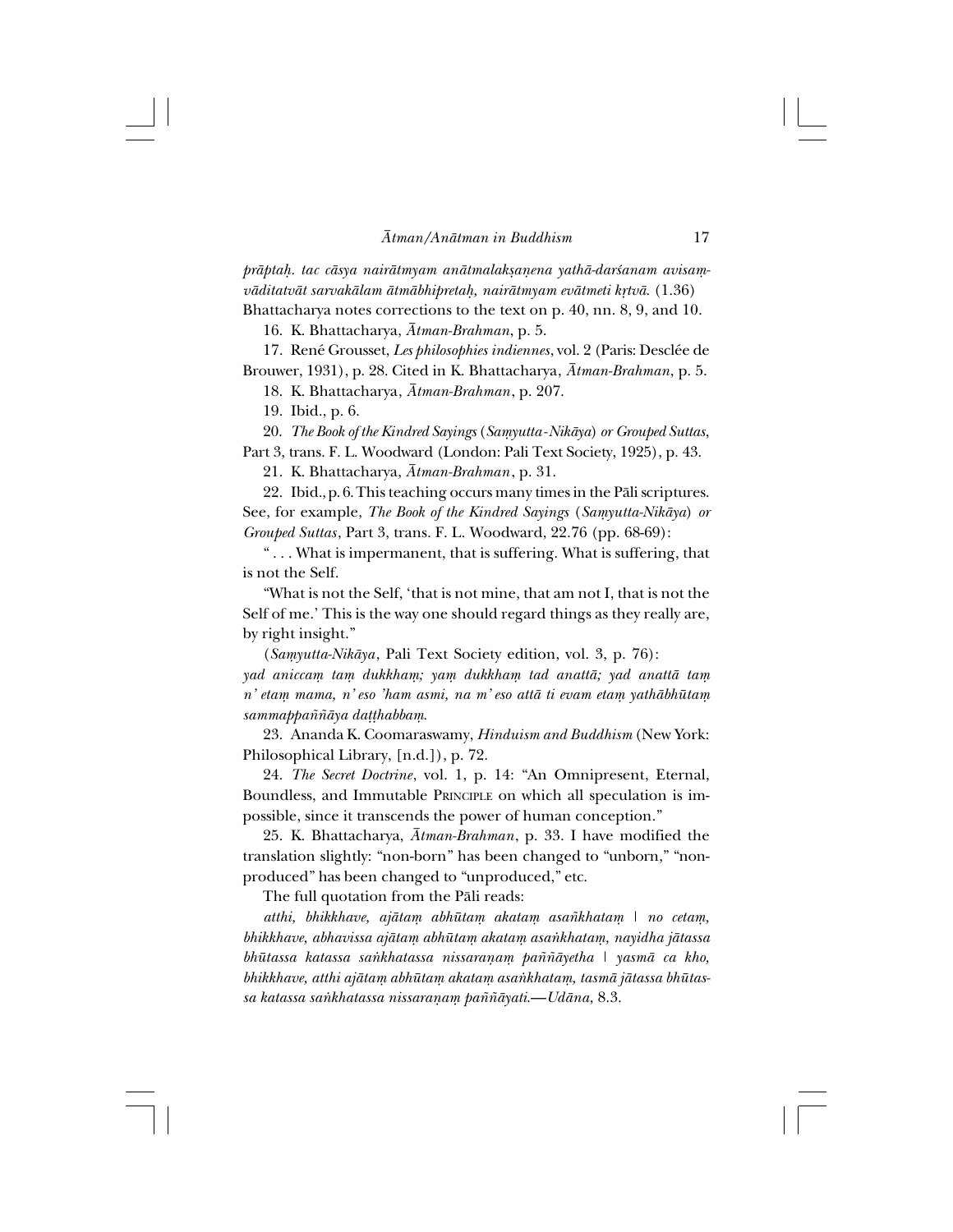Cited from: *The Khuddakapå†ha-Dhammapada-Udåna-Itivuttaka-Suttanipåta* (*Khuddakanikåya*, vol. 1), ed. Bhikkhu J. Kashyap, Nålandå-Devanågarî-Påli-Series ([N.p.]: Påli Publication Board, 1959), p. 163.

26.K. Bhattacharya, *Åtman-Brahman*, pp. 47-48, n. 38. See *The Book of the Kindred Sayings* (*Saµyutta-Nikåya*) *or Grouped Suttas*, Part 1, trans. Mrs. Rhys Davids (London: Pali Text Society, 1917), 2.3.6 (p. 86):

". . . It is in this fathom-long carcase, friend, with its impressions and its ideas that, I declare, lies the world, and the cause of the world, and the cessation of the world, and the course of action that leads to the cessation of the world."

*(Saµyutta-Nikåya*, Pali Text Society editions, 1884: vol. i, p. 62; 1998: vol. 1, pp. 144-145): *api ca khvåhaµ åvuso imasmi∆∆ eva vyåmamatte ka¬evare [sa]sa∆∆imhi samanake loka∆ ca pa∆∆åpemi lokasamudaya∆ ca lokanirodha∆ ca lokanirodhagåmini∆ ca pa†ipadaµ*.

27.K. Bhattacharya, *Åtman-Brahman*, p. ix.

28. Ibid., p. 32. Uddyotakara is cited from the Tattva-samgrahapañjikā of Kamalaśīla (Embar Krishnamacharya ed., 1926), pp. 130-131 (cf. *Nyåyavårttika*, 3.1.1). Bhattacharya adds that although he agrees with Uddyotakara's logic "to prove that the Buddha did not deny all *åtman*," he disagrees with Uddyotakara's view when he sees in the words of the Buddha "an affirmation of the *åtman* as conceived by the Naiyåyikas, that is: as the individual ego, distinct from the aggregates (pp. 32-33)."

29."Monks, if someone came into this copse of Jeta where we are, and took for burning, the grass, wood, branches, leaves, could you say that he took you and burned you?—No, Lord, for all that is not us, none of that belongs to us.—In the same way, monks, reject what is not of yourselves. . . ." (*Majjhima-Nikåya*, 1, p. 141, cited in K. Bhattacharya, *Åtman-Brahman*, p. 34.)

30.K. Bhattacharya, *Åtman-Brahman*, p. 109, n. 243, from: Louis de La Vallée Poussin, *Le Dogme et la Philosophie du Bouddhisme*, 2nd ed. (Paris, 1930), p. 101. For a similar statement, see Louis de La Vallée Poussin, "The *Åtman* in the Påli Canon," p. 823: "Body and mind are not the *åtman*, not because the *åtman* does not exist (as the later doctors maintain), but because body and mind being transitory and painful, cannot be, cannot have any intimate connection with, the *åtman*: for the *åtman* is by definition eternal and happy. Our text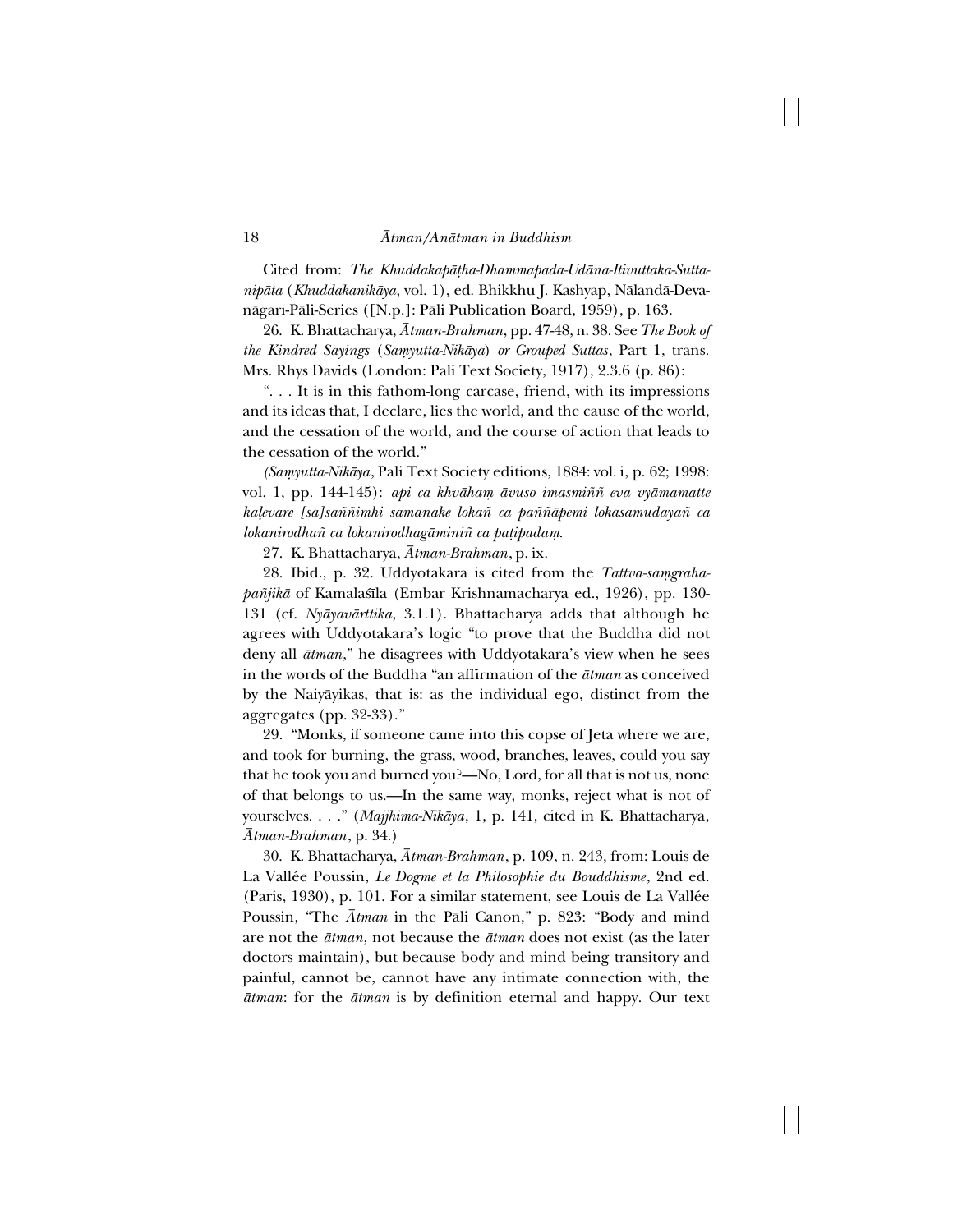perhaps postulates a transcendent *åtman*, an individual one. Such an  $\bar{a}t$ *man* is well known in the old Indian speculation: the Purusa of the Sāmkhya school who remains untouched by the biological and psychological activities, who neither acts nor feels."

31.K. Bhattacharya, *Åtman-Brahman*, p. 207 (brackets mine); see also p. 1.

32. Ibid., p. 34.

33.It should be here noted, however, that the Gelugpa school of Tibetan Buddhism, following Tsong-khapa, uses a different type of logic regarding the ultimate. While they teach that everything in the universe is empty  $(\sin ya)$ , that is, empty of inherent existence (*svabhåva*), this does not imply the existence of some transcendent absolute. They call this a non-affirming negation.

In India, the well-known example of the affirming negation is that of Devadatta: The fat Devadatta doesn't eat in the day. This implies that he eats during the night. It is therefore an affirming negation.

So what we have here with the Gelugpas regarding the teaching of emptiness (*≈ünyatå*) is a non-affirming negation: in denying one thing it does not affirm another.

34.K. Bhattacharya, *Åtman-Brahman*, p. 9.

35. Ibid., p. 25, cited from *Abhidharmakośa*, Chapter 9. See Vasubandhu's *Abhidharmako≈abhåßyam*, vol. 4, translated into English by Leo M. Pruden from the French of Louis de La Vallée Poussin (Berkeley, Calif.: Asian Humanities Press, 1990), pp. 1333-34.

36.K. Bhattacharya, *Åtman-Brahman*, p. 6. Other scholars, too, have noted that the Buddha did not specifically deny the existence of *attå/ åtman* in the Påli canon. Karel Werner says: "But there is no statement in the Sutta Pitaka about the ultimate existence or non-existence of *atta*." (Karel Werner, "Indian Concepts of Human Personality in Relation to the Doctrine of the Soul," pp. 94-95.)

K. R. Norman: "It may be true to say that the Buddha does not specifically deny the existence of the *attå* anywhere in the Påli canon, in the sense that he does not state explicitly 'The *attå* does not exist'." (K. R. Norman, "A Note on Attå in the Alagaddüpama-sutta," p. 28.)

This, of course, does not mean that these scholars necessarily hold that the Påli canon accepts the existence of the *attå/åtman*.

37.Sue Hamilton has remarked: "I have argued elsewhere that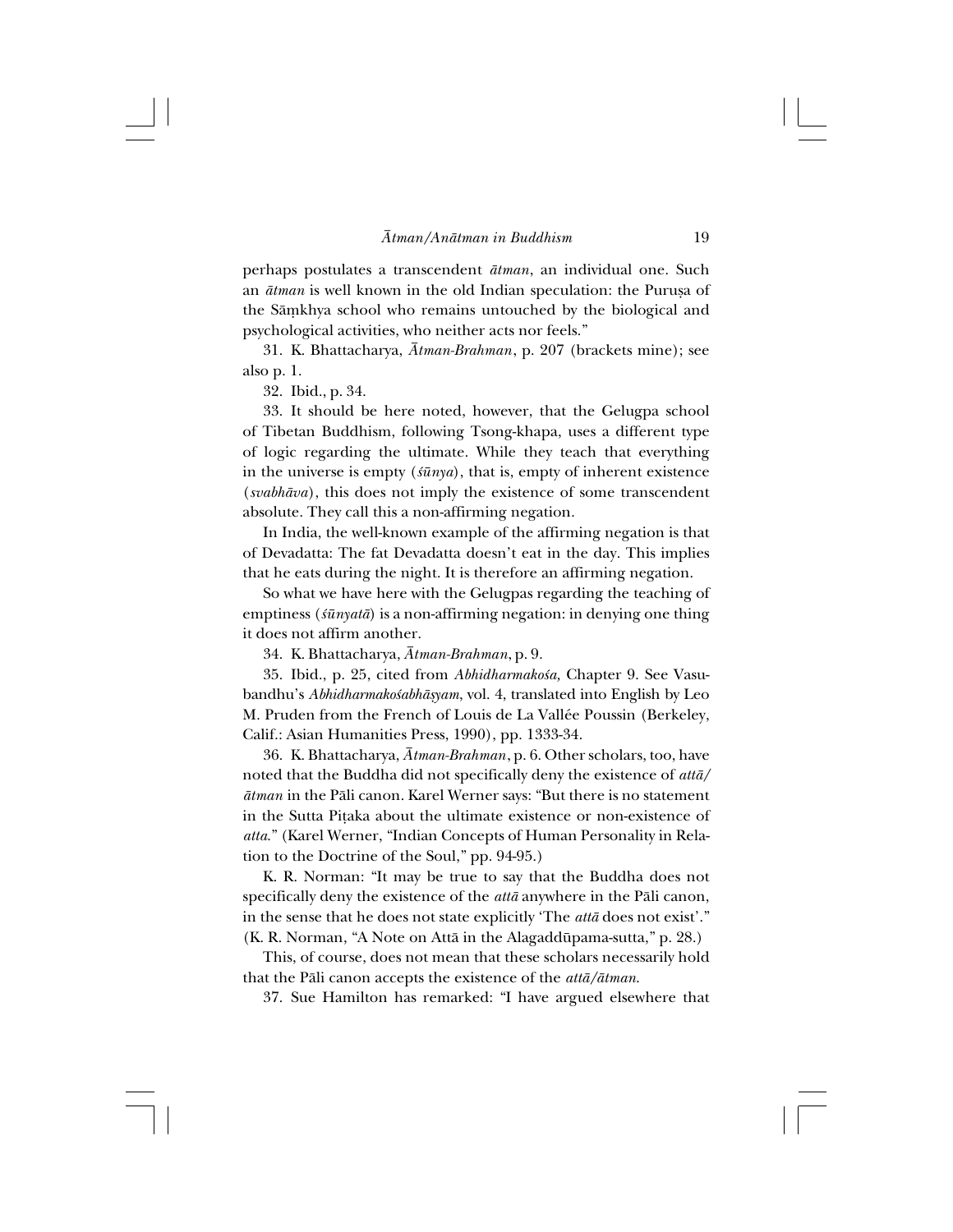interpreting the Buddha's doctrine of *anattå* as simply stating 'there is no self,' misses the point. I will not rehearse my arguments here (though it is tempting to ask rhetorically why, if this were his meaning, he did not just say so in reply to all the questions he did not answer about the nature of the soul) . . ." In: Sue Hamilton, "The Dependent Nature of the Phenomenal World," p. 282.

38.Joaquín Pérez-Remón, *Self and Non-Self in Early Buddhism*, Religion and Reason, 22 (The Hague: Mouton Publishers, 1980), p. 4.

39.K. Bhattacharya, *Åtman-Brahman*, p. 38.

40.Steven Collins, *Selfless persons: Imagery and thought in* Theravåda *Buddhism* (Cambridge: Cambridge University Press, 1982), p. 71.

41.K. Bhattacharya, *Åtman-Brahman*, p. 31. *Dhammapada*, 160 (or *Dhamma-pada*, 12.4).

42.Walpola Rahula, *What the Buddha Taught*, p. 130.

43.K. Bhattacharya, *Åtman-Brahman*, p. 30.

44. Ibid., p. 207.

45. Ibid., p. 34.

46.Kamaleswar Bhattacharya, "The Anåtman Concept in Buddhism," p. 224:

*yo bålair dharmåñåµ svabhåvo gråhyagråhakådi˙ parikalpitas tena kalpitenåtmanå teßåµ nairåtmyaµ na tv anabhilåpyenåtmanå yo buddhånåµ visayah* (Vasubandhu's auto-commentary on *Vimśatikā*, verse 10). This statement of Vasubandhu is cited in K. Bhattacharya, *Åtman-Brahman*, p. 33, but in the somewhat different translation by Sylvain Lévi.

47.K. Bhattacharya, *Åtman-Brahman*, p. 190.

48.Kamaleswar Bhattacharya, "Some Thoughts on Åtman-Brahman in Early Buddhism," p. 72.

49.Kamaleswar Bhattacharya, "Brahman in the Pali Canon and in the Pali Commentaries," p. 23.

50.K. Bhattacharya, *Åtman-Brahman*, p. 209.

51. Ibid., p. 37.

52. Ibid., pp. 209-210.

53. Ibid., p. 145.

54. Ibid., p. 16.

55. Ibid., p. 6. Here Bhattacharya has used descriptions from the Upanisads to describe the state of deliverance.

56. Ibid., p. 207.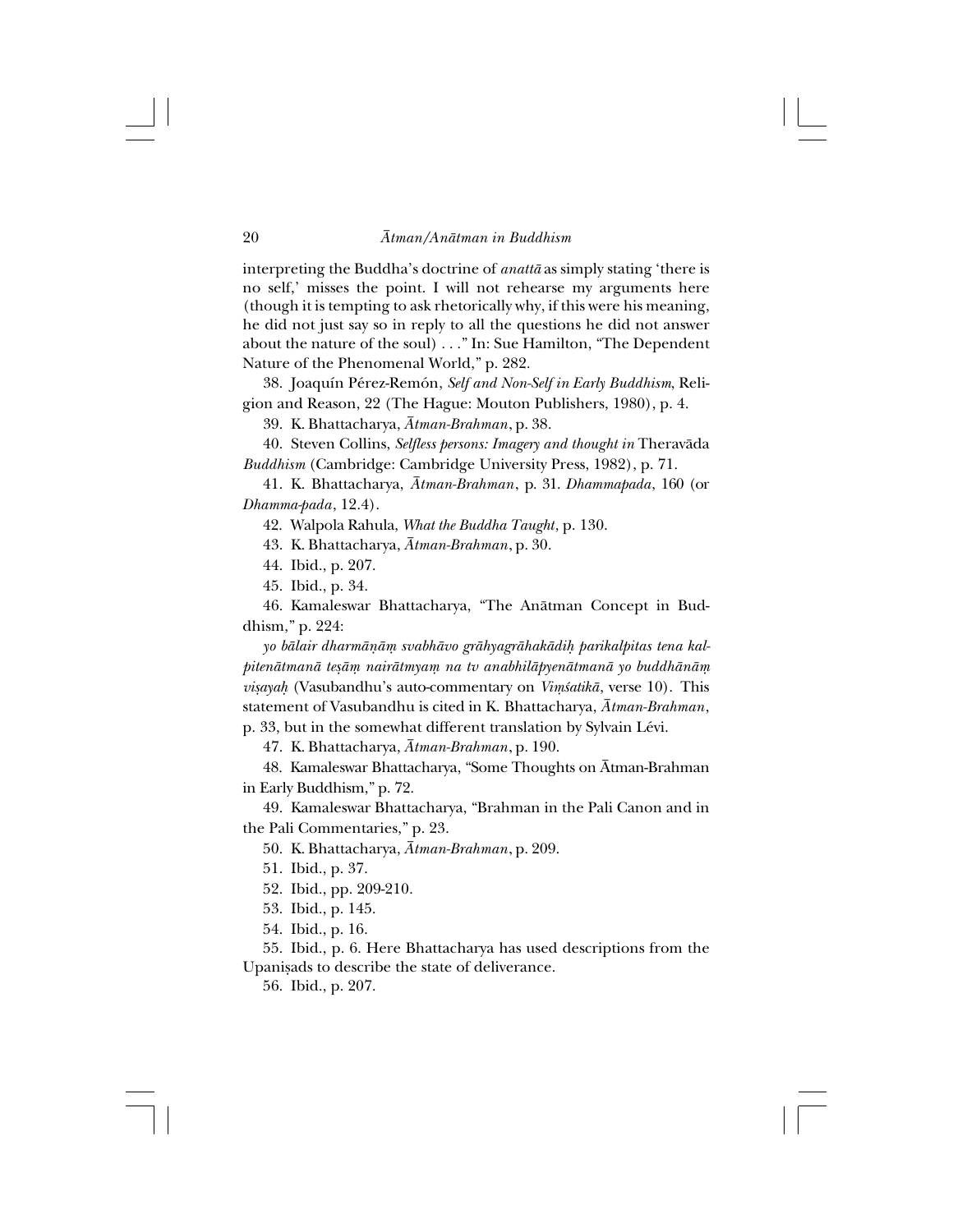57.Bhattacharya here follows what has been acknowledged by Buddhist scholars to be the correct methodology since 1911, namely to rely on the old Påli Nikåyas, i.e., the Sutta Pi†aka texts, rather than on the later Theravåda interpretations. As Karel Werner writes while commenting on Steven Collins's book (*Selfless persons*):

"In the context of the Sutta Pi†aka texts by themselves, whose analysis Collins neglects, constantly projecting into them later Theravåda interpretations, *. . .* Collins's interpretations do, of course, reflect quite correctly the Theravåda position from whose point of view he wrote his thesis as expressed by its subtitle. Where he is wrong is when he reads the Sutta Pițaka in the light of Theravāda orthodoxy as interpreted in the Abhidhamma and commentaries, regarding even the late Buddhaghosa's *Visuddhimagga*, the main compendium of Theravåda orthodoxy, as spelling out explicitly what is contained implicitly in the original Sutta Piṭaka (p. 22), a stance fully embraced in Theravåda circles of learned monks, but untenable on the level of academic scholarship, at least since Karl Seidenstücker published his *Pali-Buddhismus in Übersetzungen* (Breslau 1911) in which he 'allowed the texts of the Canon themselves to speak without the rather dubious help of later commentaries' and maintained that 'we have to tackle the oldest sources' with our own understanding as best we can, thus 'avoiding the risk of adopting the position of a particular school by trusting later exegetical interpretations' (p. X). Which does not, of course, rule out careful consideration and evaluation of later views. Seidenstücker's stance has since been adopted by most scholars of Buddhism as well as Buddhist thinkers." (Karel Werner, "Indian Concepts of Human Personality in Relation to the Doctrine of the Soul," p. 90, n. 9.)

This methodology, Werner notes, was followed by Joaquín Pérez-Remón (*Self and Non-Self in Early Buddhism*): ". . . the whole platform from which he undertook his investigations, namely the Sutta Pi†aka with only a limited use of the Vinaya Pi†aka and almost complete rejection of Theravåda interpretations." (Karel Werner, "Indian Concepts of Human Personality in Relation to the Doctrine of the Soul," p. 94, n. 14.)

58.K. Bhattacharya, *Åtman-Brahman*, p. ix.

59.The word "secret" is not found in the original quote. It has been added to define "Bas-pa" (Tibetan: *sbas-pa*).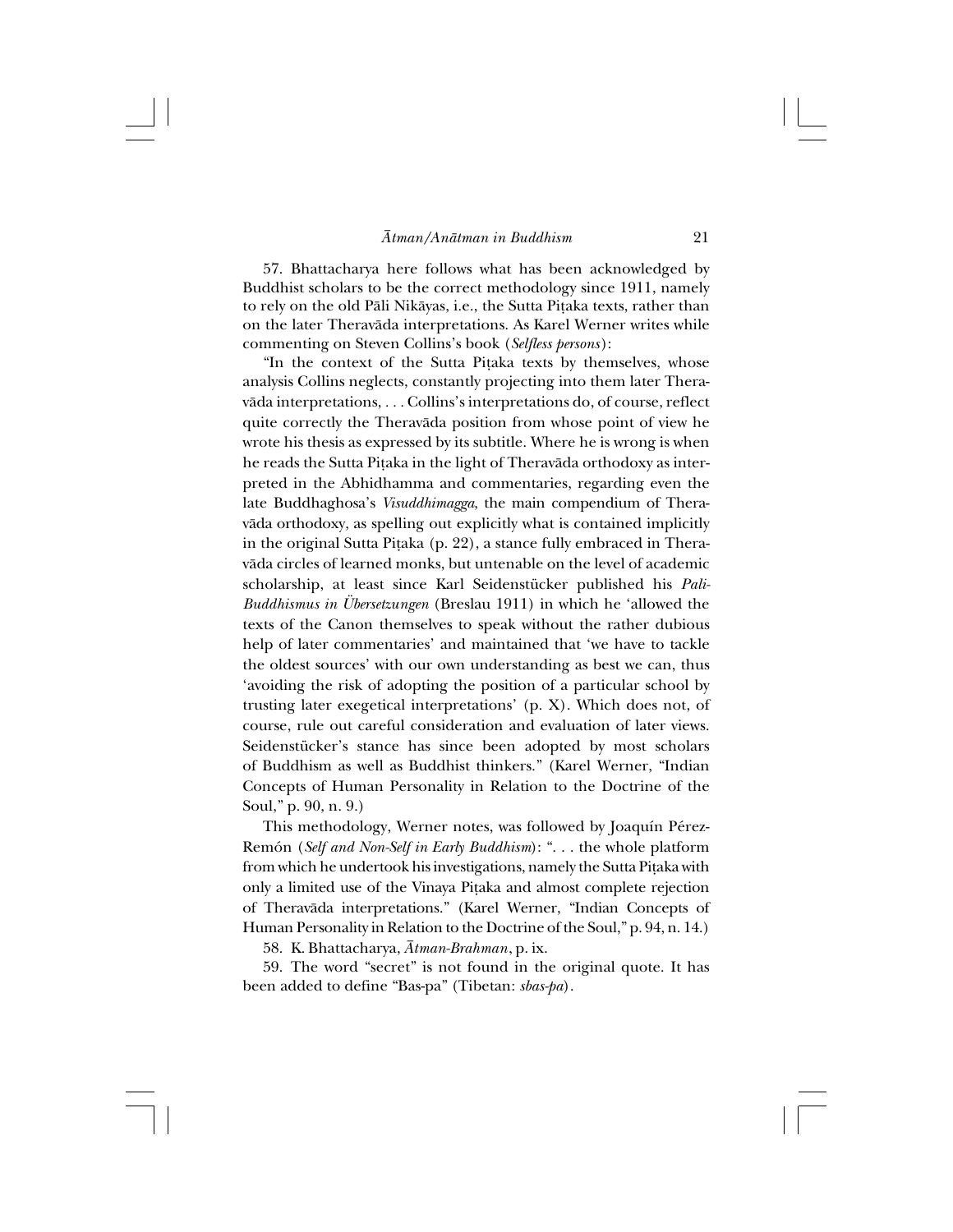60."An Unpublished Discourse of Buddha," *H. P. Blavatsky Collected Writings*, vol. 14 (Wheaton, Ill.: Theosophical Publishing House, 1985), pp. 408-409.

61.Kamaleswar Bhattacharya, "The Anåtman Concept in Buddhism," p. 223.

62. *The Secret Doctrine*, vol. 1, p. 14; *Måñ∂ükya Upanißad*, v. 7.

## **Selected Bibliography**

- Albahari, Miri."Against No-*Åtman* Theories of *Anattå*." *Asian Philosophy*, vol. 12, no. 1, 2002, pp. 5-20.
- Anacker, Stefan. "No Self, 'Self', and Neither-Self-Nor-Non-Self in Mahåyåna Writings of Vasubandhu." *Communication & Cognition* (Special issue: The Notion of 'Self' in Buddhism), vol. 32, no. 1/2, 1999, pp. 85-95.
- Bhattacharya, Kamaleswar."The Anåtman Concept in Buddhism." *Navonmeßa: Mahamahopadhyaya Gopinath Kaviraj Commemoration Volume*, vol. 4: English. Varanasi: M. M. Gopinath Kaviraj Centenary Celebration Committee, 1987, pp. 213-224. [This article is a concise statement of many of the key points found in his *L'Åtman-Brahman dans le Bouddhisme ancien*.]

——— . *L'Åtman-Brahman dans le Bouddhisme ancien*. Publications de l'École française d'Extrême-Orient, vol. 90. Paris: École française d'Extrême-Orient, 1973.

REVIEW by André Bareau. *Revue de l'histoire des religions*, vol. 187, no. 1, 1975, pp. 99-100 (in French).

REVIEW by Richard Gombrich. *Archives Internationales d'Histoire des Sciences*, vol. 28, 1978, pp. 128-129.

REVIEW by Friedhelm Hardy. *Journal of the Royal Asiatic Society of Great Britain & Ireland*, 1975, no. 1, pp. 78-79.

REVIEW by Mario Piantelli. *East and West*, n.s., vol. 25, nos. 1-2, 1975, pp. 239-240.

——— . *The Åtman-Brahman in Ancient Buddhism.* Cotopaxi, Colo.: Canon Publications, 2015. [English translation of the above.]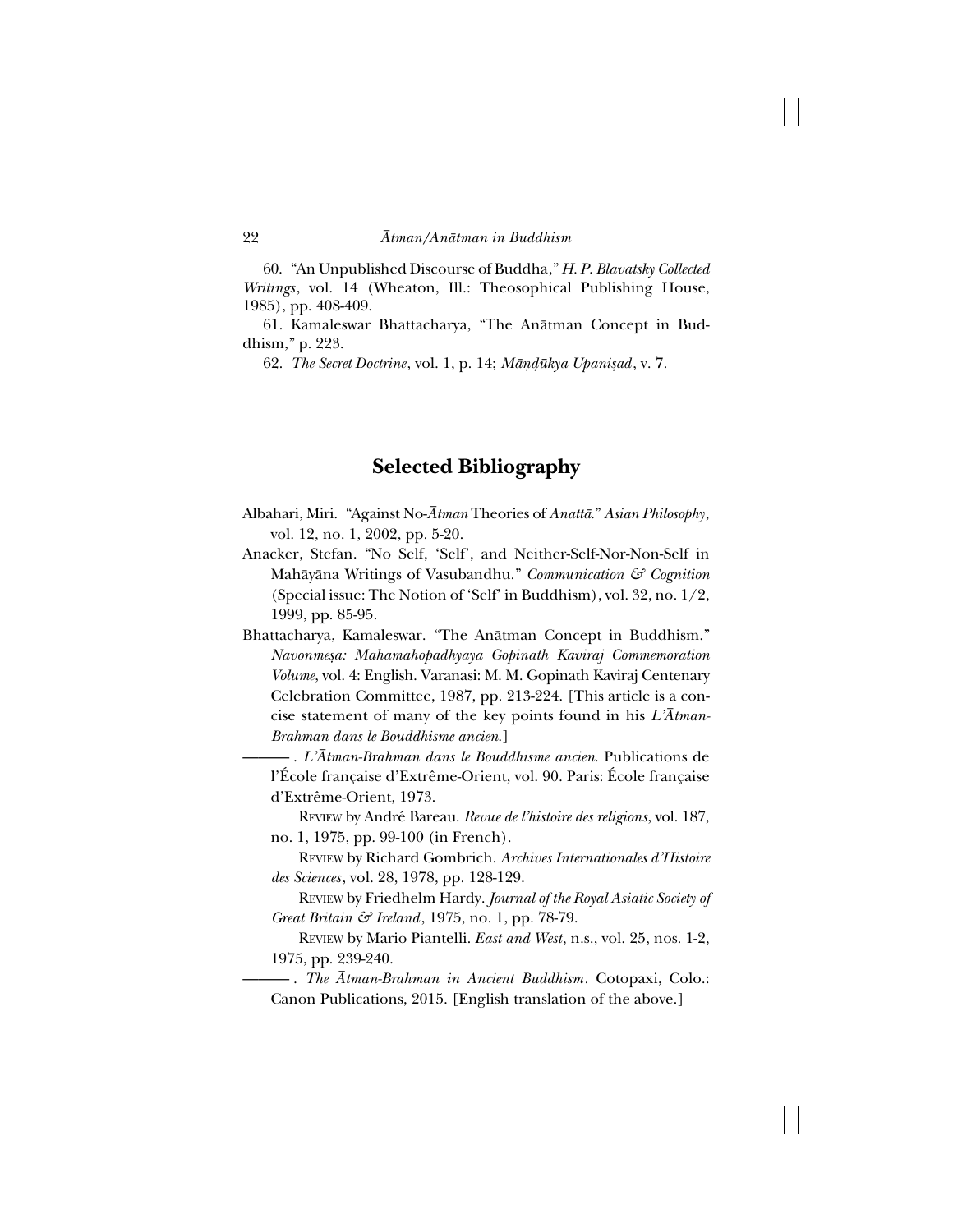——— . "The *Åtman* in Two Praj∆åpåramitå-Sütra-s." *Our Heritage*, Special Number: 150th Anniversary Volume, 1824-1974. Calcutta: Sanskrit College, 1979, pp. 39-45.

——— . "Brahman in the Pali Canon and in the Pali Commentaries." *Amalå Praj∆å: Aspects of Buddhist Studies, Professor P. V. Bapat Felicitation Volume*, ed. N. H. Samtani. Bibliotheca Indo-Buddhica, no. 63. Delhi: Sri Satguru Publications, 1989, pp. 15-31. Previously printed: *Studies in Orientology: Essays in Memory of Prof. A. L. Basham*, ed. S. K. Maity, et al. Agra: Y. K. Publishers, 1988, pp. 95-112.

——— . "Di††haµ, Sutaµ, Mutaµ, Vinnåtaµ" [*sic* for Vi∆∆åtaµ]. In *Buddhist Studies in Honour of Walpola Rahula*, ed. Somaratna Balasooriya, et al. London: Gordon Fraser, 1980, pp. 10-15. [On a passage from the *Alagaddüpama*-*sutta*.]

——— . "A Note on Anåtman in the Work of E. Lamotte." *Premier Colloque Étienne Lamotte (Bruxelles et Liège 24-27 septembre 1989)*. Publications de L'Institut Orientaliste de Louvain, 42. Louvain-la-Neuve: Institut Orientaliste, Université Catholique de Louvain, 1993, pp. 25-26.

——— . "A Note on the Anatta Passage of the *Mahånidåna-sutta*." *Recent Researches in Buddhist Studies: Essays in Honour of Professor Y. Karunadasa*, ed. Kuala Lumpur Dhammajoti, et al. Colombo: Y. Karunadasa Felicitation Committee, 1997, pp. 47-50.

——— . "On the Brahman in Buddhist Literature." *Sri Venkateswara University Oriental Journal*, vol. 18, pts. 1 and 2, Jan.-Dec. 1975, pp. 1-8.

——— . "Once More on a Passage of the *Alagaddüpama-sutta*." In *Bauddhavidyåsudhåkara˙: Studies in Honour of Heinz Bechert on the Occasion of His 65th Birthday*, ed. Petra Kieffer-Pülz and Jens-Uwe Hartmann. Indica et Tibetica, vol. 30. Swisttal-Odendorf: Indica et Tibetica Verlag, 1997, pp. 25-28.

——— . "Once More on Two Passages of the Påli Canon." *Indologica Taurinensia*, vol. 17-18, 1991-1992 (published 2000), pp. 63-67.

——— . "Some Thoughts on Åtman-Brahman in Early Buddhism." *Dr. B. M. Barua Birth Centenary Commemoration Volume, 1989*. Calcutta: Bauddha Dharmankur Sabha, 1989, pp. 63-83. [This article, after the first four pages, reproduces the basic part of his "Brahman in the Pali Canon and in the Pali Commentaries."]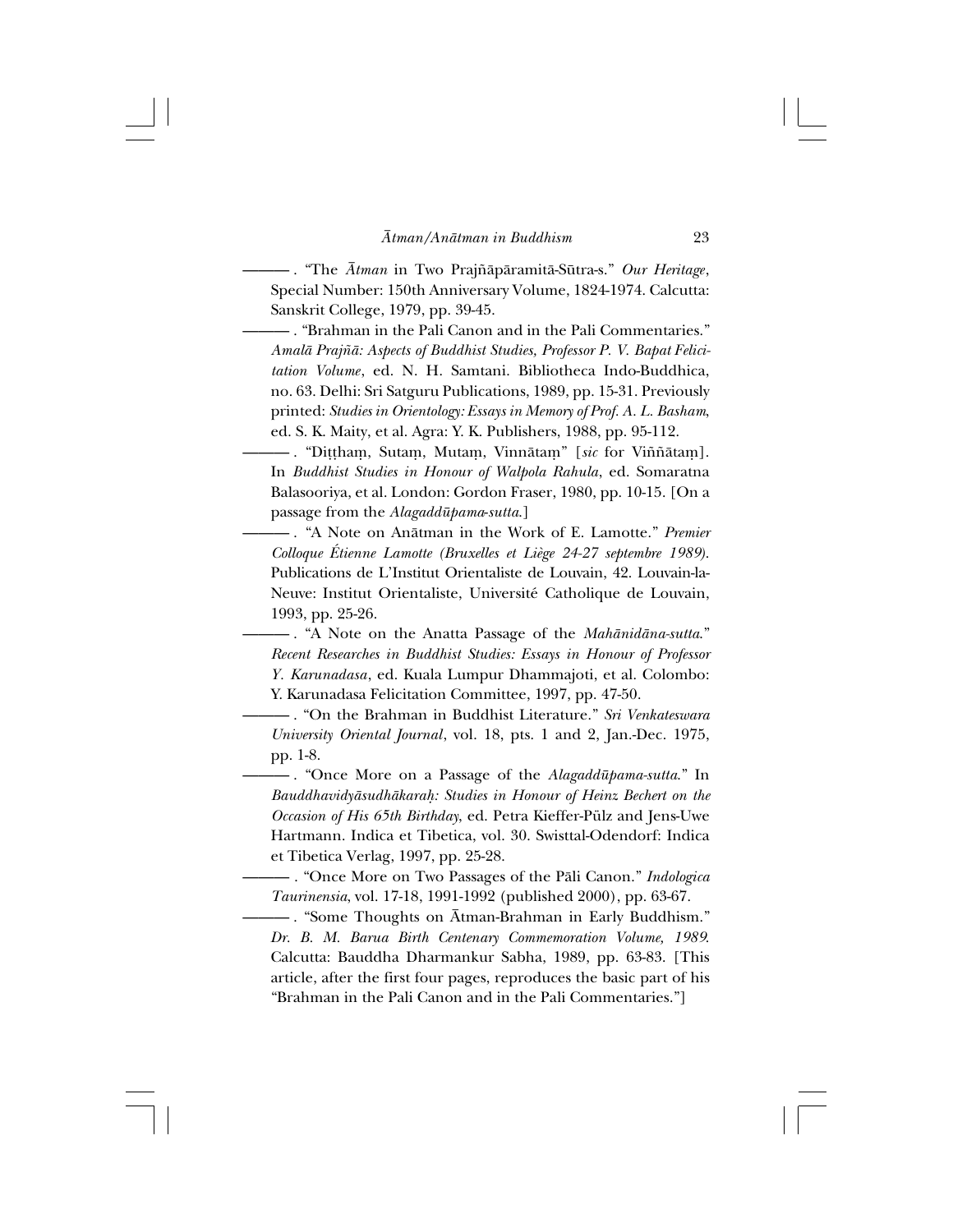——— . *Some Thoughts on Early Buddhism, with Special Reference to Its Relation to the Upanißads*. Pune: Bhandarkar Oriental Research Institute, 1998. Acharya Dharmananda Kosambi Memorial Lectures (third series). [A 31-page booklet.]

- ——— ."Unity in Diversity: Anattå Revisited." *Sanskrit Studies Centre Journal* (Silpakorn University, Bangkok, Thailand), vol. 2, 2006, pp. 1-7.
	- ——— . REVIEW of Claus Oetke, *"Ich" und das Ich. Analytische Untersuchungen zur buddhistisch-brahmanischen Åtmankontroverse*. Stuttgart, 1988. In *Bulletin d'Etudes Indiennes*, vol. 9, 1991, pp. 279-281.

**- . REVIEW of Cristina Anna Scherrer-Schaub, Yuktisastikävrtti,** *Commentaire à la soixantaine sur le raisonnement ou Du vrai enseignement de la causalité par le Maître indien Candrakîrti*. Bruxelles, 1991. In *Journal of Indian Philosophy*, vol. 22, 1994, pp. 391-393. [Says two kinds of *vi∆∆åña* must be distinguished in the *Kevaddha-sutta*.]

- Bhattacharya, Vidhushekhara. "Åtmavåda as in the Yogåcårabhümi of Åcårya Asa∫ga." In *Dr. C. Kunhan Raja Presentation Volume: A Volume of Indological Studies*. Madras: The Adyar Library, 1946, pp. 27-37. [The main content of this article is in Sanskrit.]
- ——— . "The Doctrine of Åtman and Anåtman." *Proceedings and Transactions of the Fifth Indian Oriental Conference, November 19, 20, 21 and 22, 1928*, vol. 2. Lahore: University of the Panjab, 1930, pp. 995-1008.
- Chakravarti, Arindam. "The Nyåya Proofs for the Existence of the Soul." *Journal of Indian Philosophy*, vol. 10, no. 3, Sept. 1982, pp. 211-238.
- Chatterji, Jagadish Chandra. "The Buddha and the Åtman." *Prabuddha Bharata*, vol. 68, March 1963, pp. 91-98.
- Chowdhury, R. P. "Interpretation of the 'Anatta' Doctrine of Buddhism: A New Approach." *Indian Historical Quarterly*, vol. 31, no. 1, March 1955, pp. 52-67.
- Collins, Steven. *Selfless persons: Imagery and thought in* Theravåda *Buddhism*. Cambridge: Cambridge University Press, 1982.

REVIEW by George D. Bond. In *History of Religions*, vol. 23, no. 2, November 1983, pp. 186-189.

REVIEW by Paul Griffiths. In *Philosophy East and West*, vol. 33, no. 3, July 1983, pp. 303-305.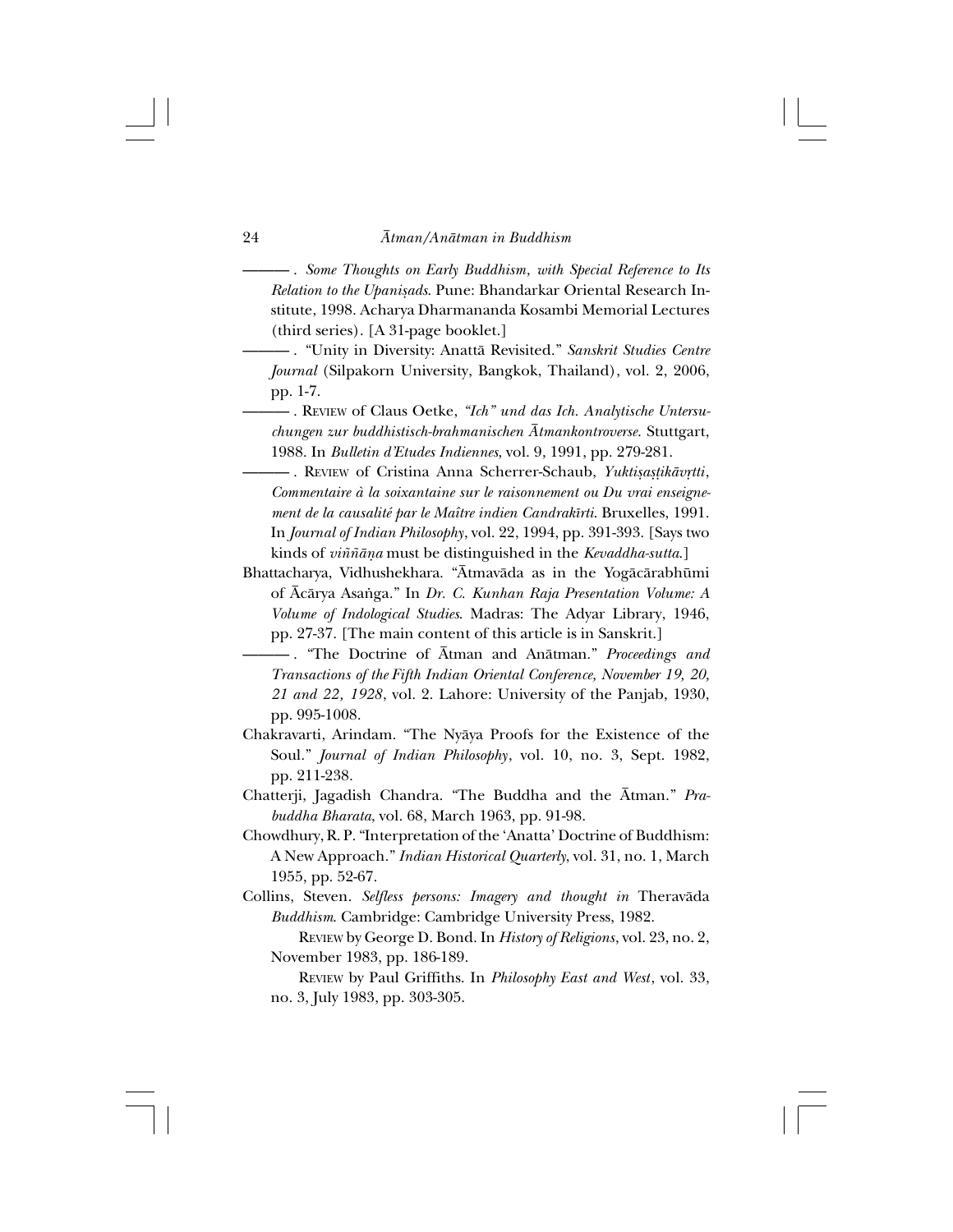REVIEW by Matthew Kapstein, "Collins, Parfit, and the problem of personal identity in two philosophical traditions—A review of Selfless Persons . . . and Reasons and Persons." In *Philosophy East and West*, vol. 36, no. 3, July 1986, pp. 289-298.

REVIEW by Joy Manné Lewis. In *Bulletin of the School of Oriental and African Studies*, vol. 46, no. 2, 1983, pp. 363-364.

REVIEW by Vijitha Rajapakse. In *Journal of the International Association of Buddhist Studies*, vol. 8, no. 1, 1985, pp. 117-122.

REVIEW by Prabal Sen. In *Journal of Indian Philosophy*, vol. 14, 1986, pp. 99-106.

———."What Are Buddhists *Doing* When They Deny the Self?" *Religion and Practical Reason: New Essays in the Comparative Philosophy of Religions*, ed. Frank E. Reynolds and David Tracy. Albany: State University of New York Press, 1994, pp. 59-86.

- Dessein, Bart. "Self, Dependent Origination and Action in Bactrian and Gandhåran Sarvåstivåda Abhidharma Texts." *Communication & Cognition* (Special issue: The Notion of 'Self' in Buddhism), vol. 32, no. 1/2, 1999, pp. 53-83.
- Fuji, Kyoko. "On the Ātman Theory in the Mahāparinirvāṇasūtra." *Premier Colloque Étienne Lamotte (Bruxelles et Liège 24-27 septembre 1989)*. Publications de L'Institut Orientaliste de Louvain, 42. Louvain-la-Neuve: Institut Orientaliste, Université Catholique de Louvain, 1993, pp. 27-31.
- Gombrich, Richard. "Another Buddhist Criticism of Yājñavalkya." *Buddhist and Indian Studies in Honour of Professor Sodo Mori*. Hamamatsu: Kokusai Bukkyoto Kyokai, 2002, pp. 21-23.
- Gómez, Luis O. "The Elusive Buddhist Self: Preliminary Reflections on its Denial." *Communication & Cognition* (Special issue: The Notion of 'Self' in Buddhism), vol. 32, no. 1/2, 1999, pp. 21-51.
- Hamilton, Sue. "Anattå: A Different Approach." *The Middle Way*, vol. 70, no. 1, May 1995, pp. 47-60.

——— ."The Dependent Nature of the Phenomenal World." *Recent Researches in Buddhist Studies: Essays in Honour of Professor Y. Karunadasa*, ed. Kuala Lumpur Dhammajoti, et al. Colombo: Y. Karunadasa Felicitation Committee, 1997, pp. 276-291.

——— . *Early Buddhism: A New Approach, The I of the Beholder*. Richmond, Surrey: Curzon Press, 2000.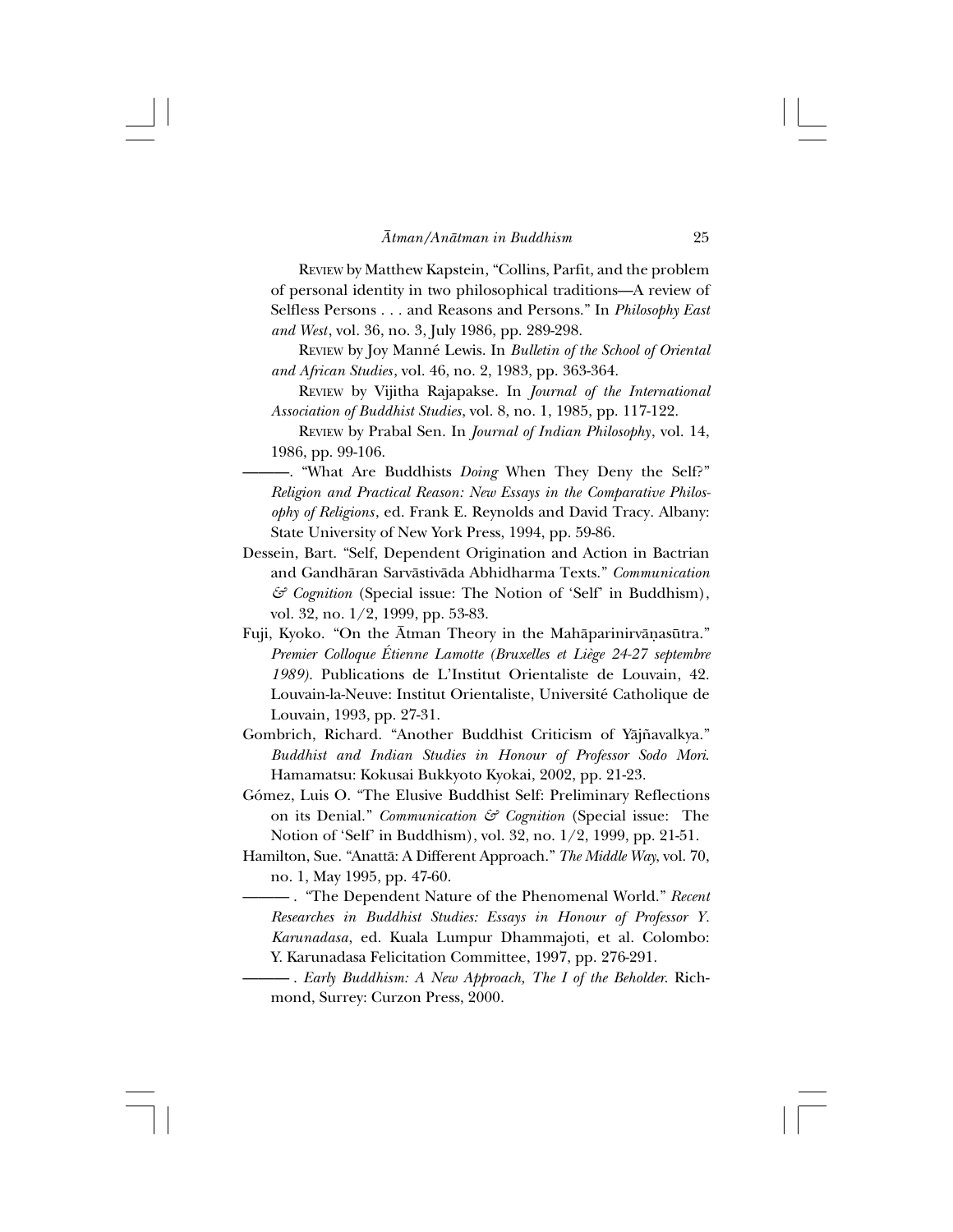- Harvey, Peter. *The Selfless Mind: Personality, Consciousness and Nirvåña in Early Buddhism*. Richmond, Surrey: Curzon Press, 1995.
- Jong, J. W. de. "Lamotte and the Doctrine of Non-Self." *Cahiers d'Extrême-Asie*, vol. 3, 1987, pp. 151-153.
- Karunadasa, Y. "The Buddhist Doctrine of Non-Self and the Problem of the Over-Self." *The Middle Way*, vol. 69, no. 2, August 1994, pp. 107-118.
- Kritzer, Robert."An *åtman* by Any Other Name: Two Non-Buddhist Parallels to *antaråbhava*." *Journal of Indian and Buddhist Studies*, vol. 47, no. 1, Dec. 1998, pp. 506-500.
- Kuan, Tse-Fu. "Rethinking Non-Self: A New Perspective from the *Ekottarika-ågama*." *Buddhist Studies Review*, vol. 26, no. 2, 2009, pp. 155-175.
- La Vallée Poussin, Louis de."The *Åtman* in the Påli Canon." *Indian Culture*, vol. 2, 1935-1936, pp. 821-824.
- Lindtner, Christian. "Magnanimity of Madhyamaka." *Communication & Cognition* (Special issue: The Notion of 'Self' in Buddhism), vol. 32, no. 1/2, 1999, pp. 127-148.
- Matilal, Bimal Krishna. "Nyåya Critique of the Buddhist Doctrine of Non-Soul." *Journal of Indian Philosophy*, vol. 17, no. 1, March 1989, pp. 61-79.
- Mejor, Marek. "'There Is No Self' (Nåtmåsti)—Some Observations from Vasubandhu's Abhidharmakośa and the Yuktidīpikā." Com*munication & Cognition* (Special issue: The Notion of 'Self' in Buddhism), vol. 32, no. 1/2, 1999, pp. 97-126.
- Nakamura, Hajime. "The Problem of Self in Buddhist Philosophy." In *Revelation in Indian Thought: A Festschrift in Honour of Professor T. R. V. Murti*., ed. Harold Coward and Krishna Sivaraman. Emeryville, Calif.: Dharma Publishing, 1977.
- Norman, K. R. "A Note on Attå in the Alagaddüpama-sutta." In *Studies in Indian Philosophy: A Memorial Volume in Honour of Pandit Sukhlalji Sanghvi*, ed. Dalsukh Malvania and Nagin J. Shah. L. D. Series, 84. Ahmedabad: L. D. Institute of Indology, 1981, pp. 19-29. Reprint in his *Collected Papers*, vol. 2, London: Pali Text Society, 1991.
- Oetke, Claus. "About the Assessment of Views on a Self in the Indian Philosophical Tradition." In *Pramāņakīrtiḥ: Papers Dedicated to Ernst Steinkellner on the Occasion of His 70th Birthday*, ed. by Birgit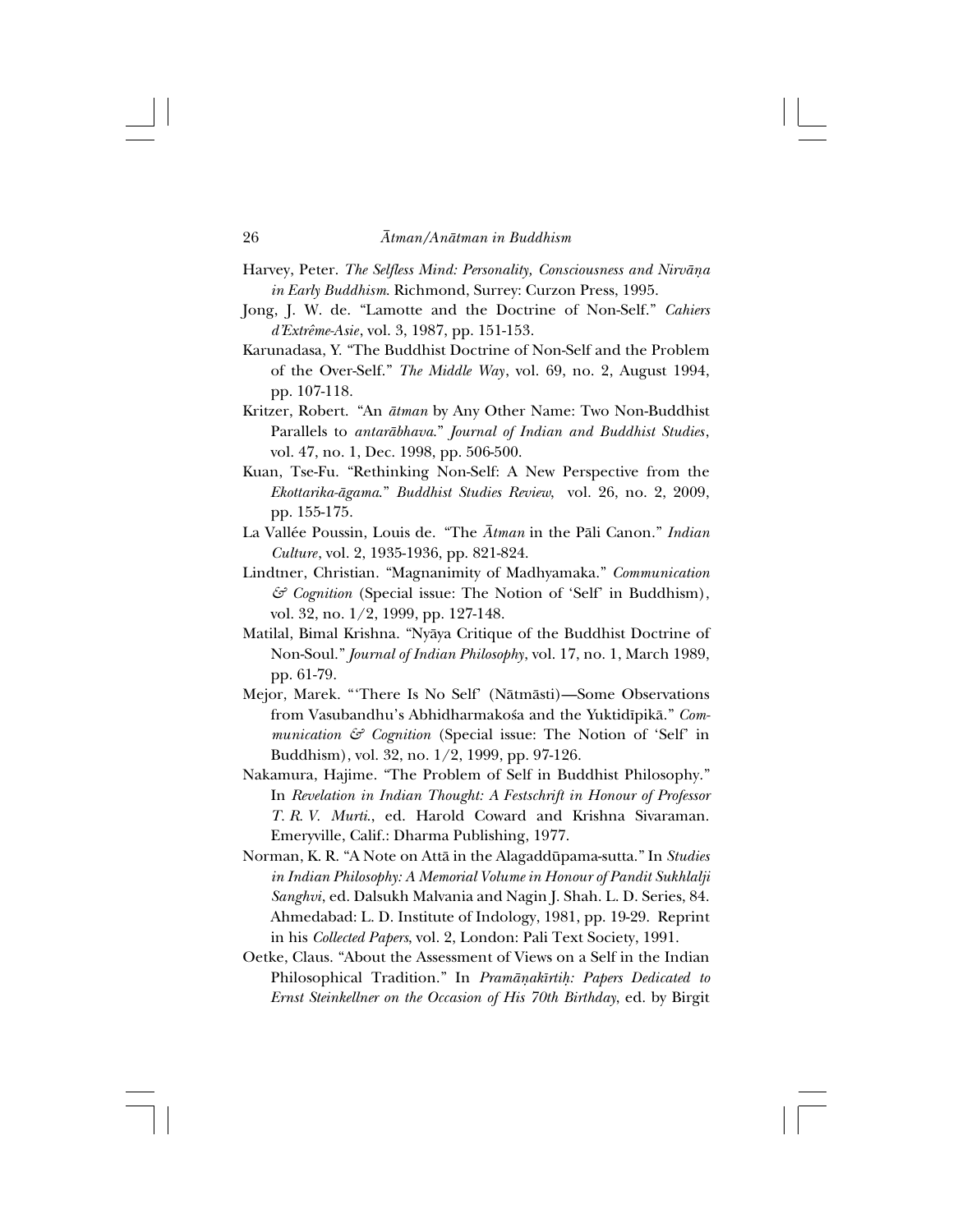Kellner, et al., Part 2, pp. 567-585. Wiener Studien zur Tibetologie und Buddhismuskunde, no. 70.2. Wien: Arbeitskreis für Tibetische und Buddhistische Studien, Universität Wien, 2007.

*——— . "Ich" und das Ich. Analytische Untersuchungen zur buddhistischbrahmanischen Åtmankontroverse*. Alt- und Neu-Indische Studien, vol. 33. Stuttgart: Franz Steiner Verlag Wiesbaden, 1988.

REVIEW by Kamaleswar Bhattacharya. In *Bulletin d'Etudes Indiennes*, vol. 9, 1991, pp. 279-281.

REVIEW by J. Bronkhorst. In *Wiener Zeitschrift für die Kunde Südasiens*, vol. 33, 1989, pp. 223-225.

REVIEW by E. Franco and K. Preisendanz. In *Journal of the American Oriental Society*, vol. 111, 1991, pp. 840-842.

REVIEW by J. W. de Jong. In *Indo-Iranian Journal*, vol. 34, 1991, pp. 144-147.

REVIEW by Karel Werner. In *Journal of the Royal Asiatic Society*, 1989, no. 1, pp. 171-172.

- Pérez-Remón, Joaquín. *Self and Non-Self in Early Buddhism*. Religion and Reason, 22. The Hague: Mouton Publishers, 1980.
	- REVIEW by André Bareau. *Revue de l'histoire des religions*, vol. 199, no. 3, 1982, pp. 335-336 (in French).

REVIEW by George D. Bond. In *History of Religions*, vol. 23, no. 2, November 1983, pp. 186-189.

REVIEW ARTICLE by Steven Collins. In *Numen*, vol. 29, fasc. 2, December 1982, pp. 250-271.

REVIEW by Vijitha Rajapakse. In *Journal of the International Association of Buddhist Studies*, vol. 8, no. 1, 1985, pp. 122-126.

REVIEW by Tilmann Vetter. In *Wiener Zeitschrift für die Kunde Südasiens*, vol. 27, 1983, pp. 211-215 (in German).

- Renou, Louis. "On the Word Åtmán." *Våk*, no. 2, December 1952, pp. 151-157. [Discusses *åtman* in the Vedic literature.]
- Rhys Davids, C. A. F. "The Self: An Overlooked Buddhist Simile." *Journal of the Royal Asiatic Society of Great Britain & Ireland*, 1937, pp. 259-264.
- Sanderson, Alexis."The Sarvåstivåda and its Critics: Anåtmavåda and the Theory of Karma." *Buddhism into the Year 2000: International Conference Proceedings*. Bangkok and Los Angeles: Dhammakaya Foundation, 1994, pp. 33-48.